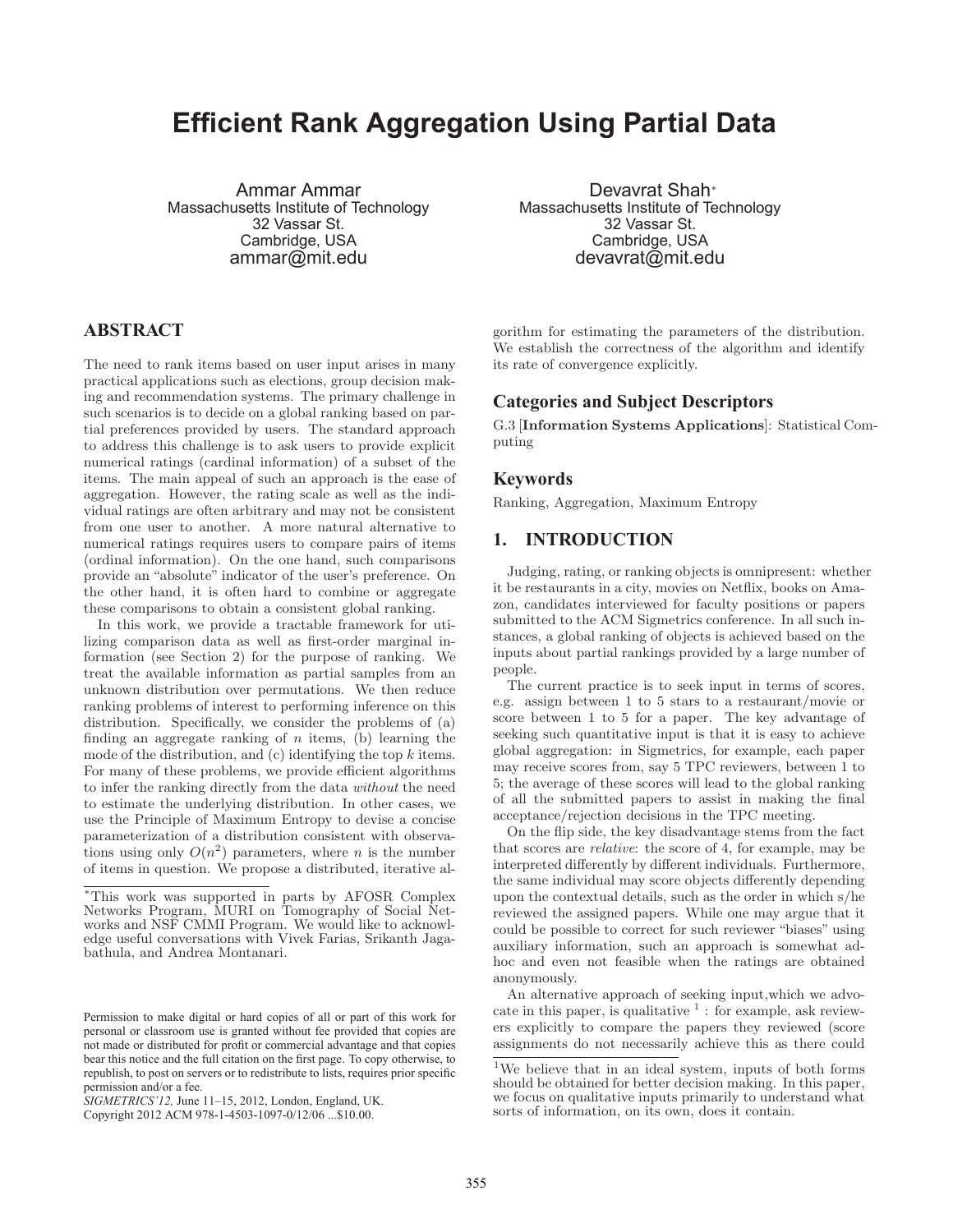be a tie and in the context of anonymous ratings, this is totally different from quantitative rating). One key advantage of seeking such information is that it is more absolute: when two individuals say they like A over B, they do mean the same; or a reviewer is likely to compare two papers in the same way despite the order in which they review them. It is no surprise that some polling sites (e.g. Washington Post [1]) have started using such interfaces to collect information. Further, in many settings data is naturally available in this form; for instance, customers reveal their preferences among items on display at a store by purchasing one of them, cf. [15].

The key challenge with qualitative information arises in the aggregation phase, due to possible contradictions: for three items A, B and C, we could have a scenario where one person prefers A over B, another prefers B over C, and two people prefer C over A as shown in Figure 1. Such apparent conflicts have created challenges for aggregation over the centuries starting with the celebrated work of Condorcet [9]; also see work on impossibility of existence of rankings pioneered by Arrow [5]. Unlike the standard setting of the, so called, ranked elections considered in the literature following the works [9] [5], in our context, we have access to partial ranking information of objects: in general, we have a fraction of population comparing a given pair of objects unlike in the standard ranked election literature where each individual provides complete ranking.

The main contribution of this paper lies in a proposal of a novel method for aggregation of such partial (qualitative) ranking information to come up with a global ranking. The key insight is to view the collected data as the partial information about an underlying distribution over complete orderings of all objects. For example, the votes shown on the left in Figure 1 could have originated from the complete user preferences shown on the right.



**Figure 1: Data and Underlying Distribution**

That said, the problem of aggregation reduces to making certain inferences on the underlying distribution. For many aggregation tasks, these inferences can be made directly from the data, with or without making assumptions about the underlying distribution. For other tasks, learning the distribution is necessary. Both cases are presented, and when the latter is the case, our approach involves finding the distribution with maximal entropy (near) consistent with the observed data. The inference problems and our solutions are summarized in the table below.

| Problem           |           | First-Order   Comparison |
|-------------------|-----------|--------------------------|
| Aggregate Ranking | From Data | From Data                |
| Mode              | From Data | $Max-Ent$                |
| Top-K Ranking     | From Data | Max-Ent                  |

**Table 1: Summary of results.**

In Table 1, we use "From Data" to indicate the combination of data type and problem that can be solved directly from the data, and "Max-Ent" to indicate those where learning an underlying distribution (a maximum entropy one in our case), is necessary. Before we describe these contributions in further detail, we quickly recall related work.

**Related Work.** The question of learning distribution over permutations from partial or limited information has been well studied in the recent literature. Notably, in the work of Huang, Guestrin and Guibas [18], the task of interest is to infer the most likely permutation of identities of objects that are being tracked through noisy sensing by maintaining distribution over permutations. To deal with the 'factorial blowup', authors propose to maintain only the firstorder marginal information of the distribution (essentially corresponding to certain Fourier coefficients), then use the Fourier inversion formula to recover the distribution and subsequently predict its mode as the likely assignment. In the work by Jagabathula and Shah [19], authors took a different approach to the same problem where they proposed to learn the distributed over permutations by finding the sparsest distribution consistent with the observed partial information. Finally, this approach was further extended and integrated with the decision making in the context of revenue management in work by Farias, Jagabathula and Shah [15]. None of these works, however, deals with the question of aggregation or achieving ranking. While the mode of the distribution is a candidate for such a ranking, it might not necessarily be a robust one. It should also be noted that, through maximum entropy distribution learning, we are trying to be maximally unconstrained subject to observed data, unlike the above cited approaches which implicitly or explicitly impose additional constraints (e.g. sparsity).

The task of ranking objects or assigning scores has been of great interest over the past decade or so with similar concerns. There is a long list of works, primarily in the context of bipartite ranking, including the RankBoost by Freund et al. [16], label ranking by Dekel et al. [11], Crammer and Singer [10], Shalev-Shwartz and Singer [25] as well as analytic, learning results on bipartite ranking including those of Agarwal et al. [3], Usunier et al. [27] and Rudin and Schapire [24]. The algorithm that will be closest to our proposal is the p-norm push algorithm by Rudin [23] which uses  $\ell_p$  norm of information to achieve ranking.<br>The algorithmic view on rank aggregation

The algorithmic view on rank aggregation was revived in work by Dwork et al [13] where they consider design of approximation algorithms to find 'optimal' ranking with respect to a specific metric on permutations. Very recently, a high-dimensional statistical inference view for learning distribution over permutations based on comparison data has been introduced by Mitliagkas et al [22].

The maximum entropy approach for learning distribution is a classical one dating back to the work of Boltzman. The maximum entropy (max-ent) distribution, a member of an appropriate exponential distribution family, is maximum likelihood estimation of the parameters in that family (cf. see [29]). Indeed, the use of exponential family distribution over rankings has been around for more than few decades now (cf. see [12, Chapter 9]). We provide a careful analysis of a stochastic sub-gradient algorithm for learning the parameters of this max-entropy distribution. This algorithm is distributed and iterative. It directly builds upon the algorithm used in [21] for distributed wireless scheduling. It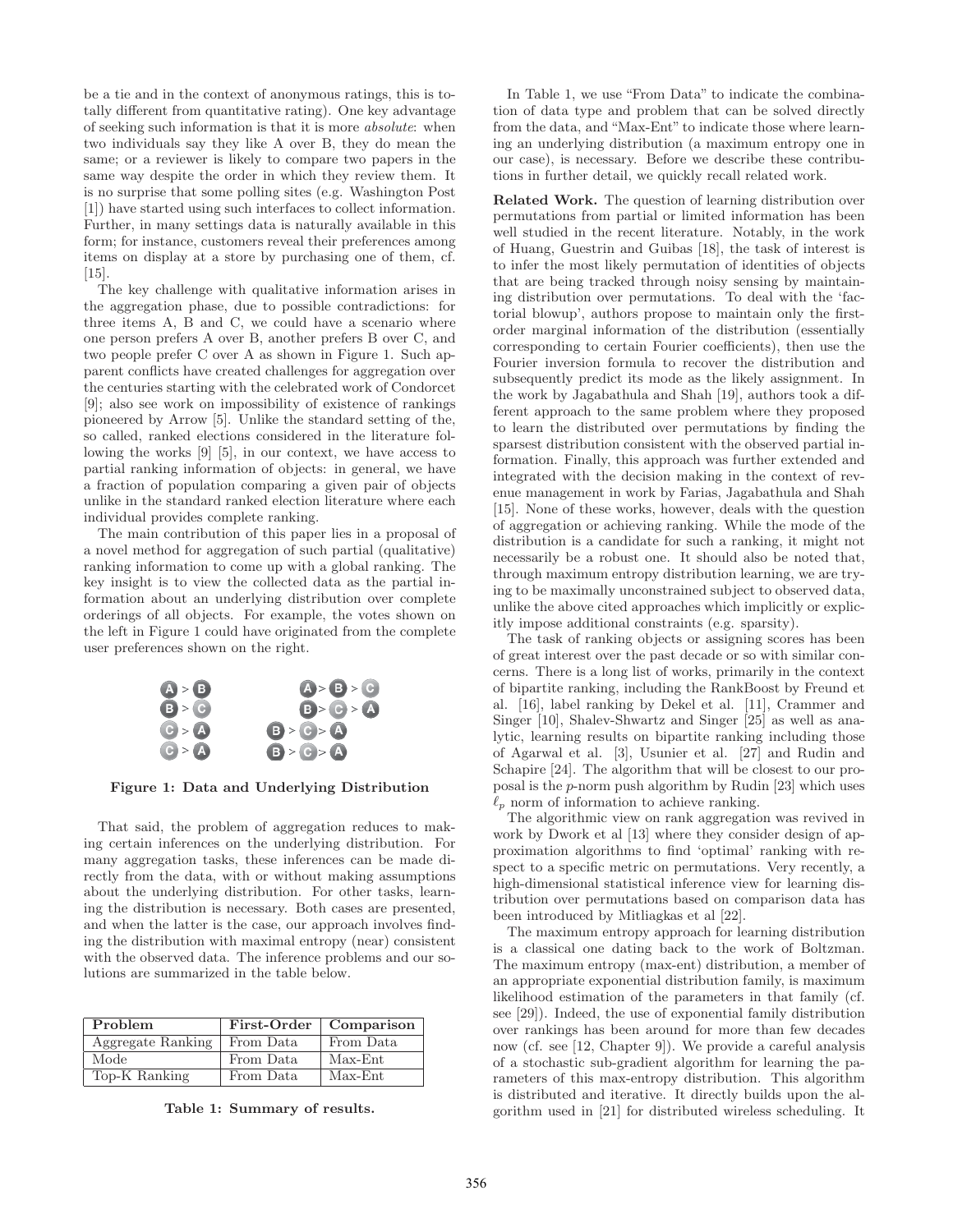is worth taking note of use of maximum entropy distribution over permutation based on given marginal information to learn the "missing" marginals by Agrawal et al [4] in the context of parimutuel betting.

**Our contributions.** The primary contribution of this paper is the use of the framework of distributions over permutations as means to reach rank aggregation from collection of partial preferences.

In our setting, the data available for ranking comes in two different flavors: (a) pair-wise comparison data (e.g. item  $i$  is preferred to item  $j$ ), and (b) first-order marginal data (e.g. item  $i$  is ranked in position  $k$ ). Given data in either form, we focus our attention on three aggregation problems: (1) finding an aggregate ranking over a collection of items (e.g. NetFlix movies), (2) finding the most likely ordering of the items (e.g. object tracking a la [18]), and (3) identifying the top-k items in a collection (e.g. selecting accepted papers for Sigmetrics 2012, such as this one). We solve (1) by introducing a general method which gives each item a score that reflects its importance according to the distribution. We then present a specific instance of this method which allows us to compute the desired scores from the data (comparison or first-order marginal) directly, without the need to learn the distribution. More importantly, we show that the ranking induced by this scoring method is equivalent to the ranking obtained from the family of Thurstone (1927, [26]; also see [12, Ch 9]) models, a popular family of parametric distributions used in a wide range of applications (e.g. online gaming and airline ticket pricing). For (2), we use the principle of maximum entropy to derive a concise parameterization of an underlying distribution (most) consistent with the data. Given the form of the max-ent distribution (an exponential family), computing the mode reduces to solving a maximum-weight matching problem on a bipartite graph with weights induced from the parameters. For the case of first-order marginals, this is an easy instance of the networkflow problem (can be solved, for example, using belief propagation [6]). Furthermore, we propose a heuristic for mode computation as well that bypasses the step of learning the max-ent parameters but uses directly the available partial preference data. Such a heuristic, for example, can speed up computation of [18] drastically. Somewhat curiously, we show that this heuristic is first-order approximation of the mode finding of the max-ent distribution. For pair-wise comparisons representation, the problem is not known to be solvable in polynomial time. We propose a simple randomized scheme that is a 2-approximation of it. We solve problem (3) using another distribution-based scoring scheme where the scores can be computed directly from the data for first order marginals, or by learning a max-ent distribution in the case of comparisons.

We present a stochastic gradient algorithm for learning the max-ent distribution needed for some of the aforementioned problems. This algorithm is derived from [21], however the proof is different (and simpler). It provides explicit rate of convergence for both data types (comparisons and first-order marginals). In both cases, the algorithm uses an oracle to compute intermediate marginal expectations of the max-ent distibution. We prove that the exact computation of such marginal expectations is  $#P$ -hard. Using standard MCMC methods and their known mixing time bounds, our analysis suggests that for a collection of  $n$  items, the computation time scales exponentially in  $n$  and polynomially in

n respectively for the pair-wise comparisons and first-order marginals respectively. Two remarks are in order: first, the result for first-order marginals also suggests a distributed scheduling algorithm for input-queued switches with polynomial time learning complexity (unlike exponential for wireless network model). Second, the standard stochastic approximation based approaches cf. [8] do not apply as is (due to compactness of domain related issues).

## **2. MODEL AND PROBLEM STATEMENT**

**Model.** We consider a universe of n available items,  $\mathcal{N} =$  $\{1, 2, ..., n\}$ . Each user has preference order, represented as permutation, over these *n* items. Specifically, if  $\sigma$  is the permutation, the user prefers item i over j if  $\sigma(i) < \sigma(j)$ . We assume that there is a distribution, say  $\mu$ , over the space of permutations of *n* items,  $S_n$ , that defines the collective preferences of the entire user population.

**Data.** We consider scenarios where we have access to partial or limited information about  $\mu$ . Specifically, we shall restrict our attention to two popular types of data: first-order ranking and comparisons. Each of these two types correspond to some sort of marginal distribution of  $\mu$  as follows:

*First-order marginals:* For any  $1 \leq i, k \leq n$ , the fraction of population that ranks item  $i$  as their  $k$ th choice is the firstorder marginal information for distribution  $\mu$ . Specifically,

$$
m_{ik} \stackrel{\triangle}{=} \mathbb{P}_{\mu}[\{\sigma(i) = k\}] = \sum_{\sigma \in S_n} \mu(\sigma) \mathbb{I}_{\{\sigma(i) = k\}} \tag{1}
$$

where  $\mathbb{I}_{\{E\}}$  denotes the indicator variable for event E. Collectively, we have the  $n \times n$  matrix  $[m_{ij}]$  of the first-order marginals, that we shall denote by  $M$ . This is the type of information that was maintained for tracking agents in the framework introduced by Huang, Guestrin and Guibas [18].

Comparison Data: For any  $1 \leq i, j \leq n$ , the fraction of population that prefers item  $i$  over item  $j$  is the comparison marginal information. Specifically,

$$
c_{ij} \stackrel{\triangle}{=} \mathbb{P}_{\mu}[\{\sigma(i) < \sigma(j)\}] = \sum_{\sigma \in S_n} \mu(\sigma) \mathbb{I}_{\{\sigma(i) < \sigma(j)\}}.\tag{2}
$$

Collectively, we have access to the  $n \times n$  matrix  $[c_{ij}]$  of comparison marginals, denoted by C. Such data is available through customer transactions in many businesses, cf. [15].

*Remarks.* First, while we assume  $m_{ik}$  (resp.  $c_{ij}$ ) available for all  $i, k$  (resp.  $i, j$ ), if only a subset of it is available, the algorithm with that information works equally well, with the obvious caveat that the quality of the output is dependant on the richness of our data. Second, we shall assume that  $m_{ik} \in (0,1)$  for all  $i, k$  (resp.  $c_{ij} \in (0,1)$  for all  $i, j$ ). Finally, in practice one may have a noisy version of M or C data. However, the procedures we describe are inherently robust (as they are simple continuous functions of the observed data) with respect to small noise in the data. Therefore, for the purpose of conceptual development, such an idealized assumption is reasonable.

**Goal.** Roughly speaking, the goal is to utilize data of type M or C to obtain various useful rankings of the objects of interest. Specifically, we are interested in (a) finding an aggregate or representative ranking over the items in question,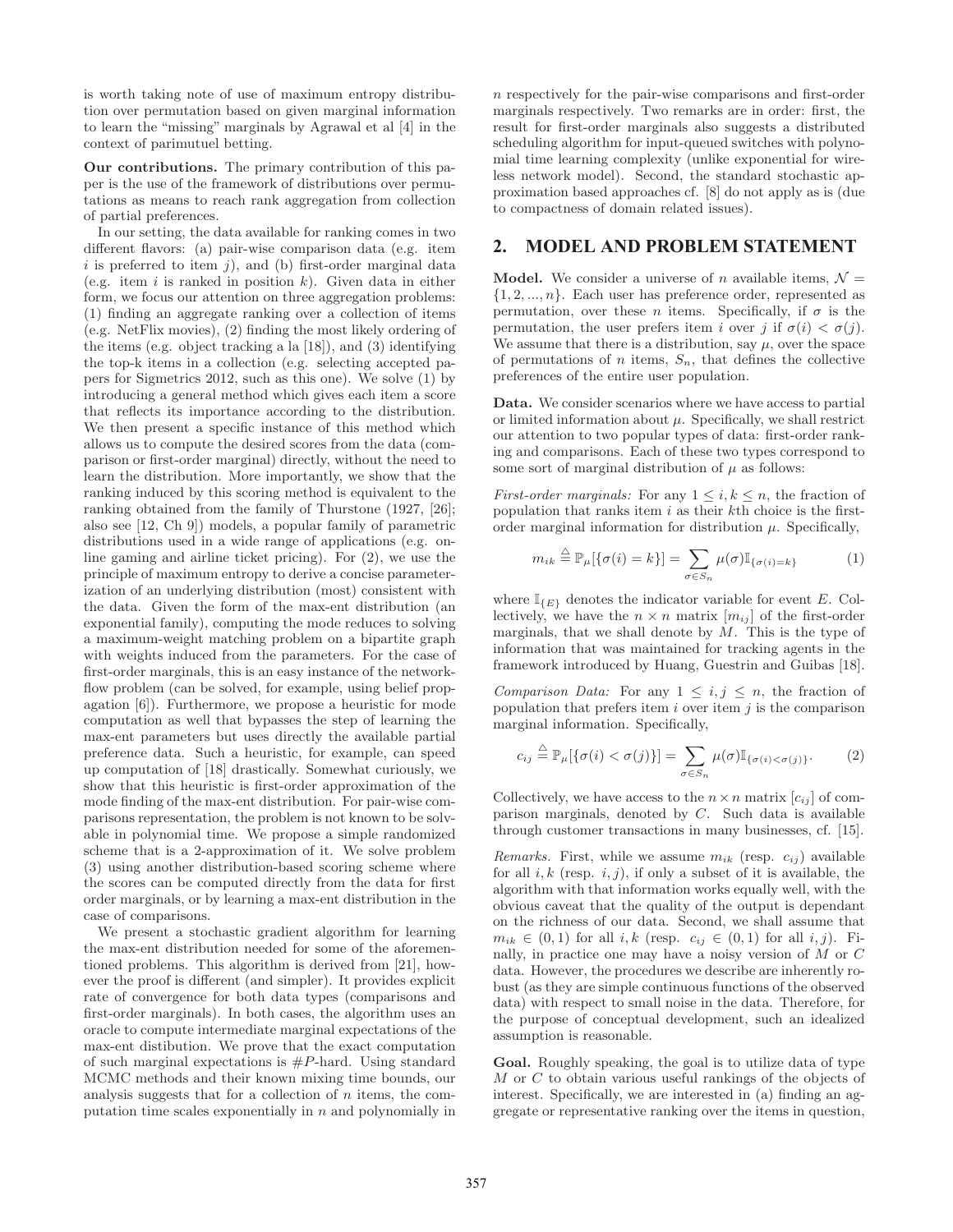(b) finding 'most likely' (or mode) ranking, and (c) finding a ranking that emphasizes the top k objects.

To address these questions, we propose the following approach: (a) assume that the data originates from some underlying distribution over permutations. (b) Use the data to answer the question directly, without learning the distribution, whenever possible. (c) Otherwise, learn a distribution that is consistent with the data  $(M \text{ or } C)$ , and use said distribution to answer the question. In principle, there could be multiple, possibly infinitely many, distributions that are consistent with the observed data  $(M \text{ or } C,$  assuming it is generated by a consistent underlying unknown distribution). As mentioned earlier, we shall choose the max-ent distribution that is consistent with the observed data.

**Result outline.** Here we provide somewhat detailed explanation of the results summarized in the table presented earlier. Specifically, we solve problems (a), (b), and (c) as follows. To find an aggregate ranking (Section 3.1), we assign each item a score derived from the distribution over permutations. We then propose an efficient algorithm to compute said score directly from the data, without learning the distribution . We show that the ranking induced by the computed scores is equivalent to the ranking induced by the parametric family of Thurstone models [26][12, Ch 9] (Section 3.1), a popular family of distributions used in applications ranging from online gaming to airline ticket pricing. Effectively, our result implies that if one learns any of the distributions in this family from the data, and uses the learned parameters to obtain a ranking, then this ranking is identical to the ranking we obtain directly from the data (i.e. no need to learn the distribution)!

As for the mode of the distribution, we assume a maximum entropy underlying model, and derive a concise parameterization of the model using  $O(n^2)$  parameters (Section 3.2). We also show that finding the mode of the distribution is equivalent to solving an optimization problem on these parameters. In the case of First-Order Marginals (see [18]), this problem is easy and can be solved using max-weight matching on a bipartite graph. We also provide an efficient heuristic for finding the mode in the case of first-order marginal data directly from the data, without learning the max-ent distribution. In the case of comparison data, the problem is more challenging. In this case, we provide an 2-approximation algorithm for finding the mode. In Section 3.3, for the top-k ranking problem, we propose a score that emphasizes the top-k items. We show that this score can be computed exactly and directly from First-Order Marginal data, and approximated using the max-ent distribution in the case of comparison data.

## **3. MAIN RESULTS**

Before we get into the details of estimation the distribution, lets consider the problem of ranking given said distribution. More precisely, lets assume that we are given a distribution over permutations  $\mu$ , and asked to obtain an ordered list of the items of interest that reflects the collective preference implied by the distribution. A classical approach in this setting is the axiomatic one. In this approach one comes up with a set of axioms that the ranked list should satisfy, and then try to come up with a ranking function or algorithm that satisfies these axioms. Unfortunately, seemingly natural axioms cannot be satisfied by any algorithm [5].

In this section, we opt for a non-axiomatic approach to aggregate preferences. We address the problems of finding: (a) an overall aggregate ranking of all items, (b) the mode of the distribution, and a  $(c)$  top- $k$  ranking. These problems demonstrate the utility of having or assuming an underlying distribution, and give rise to situations where one can bypass the learning step and use the data directly for ranking. In the latter situation, one can make the conceptual use of assuming a distribution, without performing complicated computations to obtain a ranking.

#### **3.1 Aggregate Ranking**

Here we propose a method to obtain an entire ranking of all objects. Building on the intuition followed by popular voting rules, the basic premise is that the objects that are ranked higher more frequently should be getting higher ranking. This can be formalized as follows: for any monotonically strictly increasing non-negative function  $f : \mathbb{N} \to$  $[0, \infty]$ , define score  $S_f(i)$  for object i as

$$
S_f(i) = \sum_{k=1}^{n} f(n-k) \mathbb{P}(\sigma(i) = k).
$$
 (3)

The choice of  $f(x) = x^p$  assigns the  $p^{th}$  norm of the distribution of  $\sigma(i)$  as score to object *i*.

One can take this line of reasoning further by noting that the exponential function for a given  $\Theta > 0$ ,  $f_{\Theta}(x) = \exp(\Theta x)$ , effectively captures the combined effect of all p-norms. Therefore, we propose, what we call the Θ-ranking, with scores defined as:

$$
S_{\Theta}(i) = \sum_{k=1}^{n} \exp(-\Theta k) \mathbb{P}(\sigma(i) = k).
$$
 (4)

By selection  $\Theta \approx \ln k$ , the scores are effectively capturing the occurrence of objects in top  $k$  positions only; and for  $\Theta$  near 0 they are capturing the effect of lower p moments more prominently. Furthermore, intermediate choices of Θ give effective ranking for various scenarios.

We focus our attention on the case where  $p = 1$ , and present a score that can take us directly from the data to the ranking, without the intermediate step of learning the distribution. We refer to this ranking as the  $\ell_1$  ranking.

### <sup>1</sup> *Ranking*

The  $\ell_1$  score is given by:

$$
S_1(i) = \sum_{k=1}^{n} (n-k) \cdot \mathbb{P}[\sigma(i) = k]
$$

In the case of first-order marginal data, this score can be computed in a straightforward way. For comparison data, however, the marginals  $\mathbb{P}[\sigma(i) = k]$  are not available, without having the distribution. Fortunately, the score above can be computed from the data directly in the following form:

$$
S(i) = \frac{1}{n-1} \sum_{j \neq i} \mathbb{P}\big[\sigma(i) < \sigma(j)\big] = \frac{1}{n-1} \sum_{j \neq i} c_{ij}
$$

using the following lemma: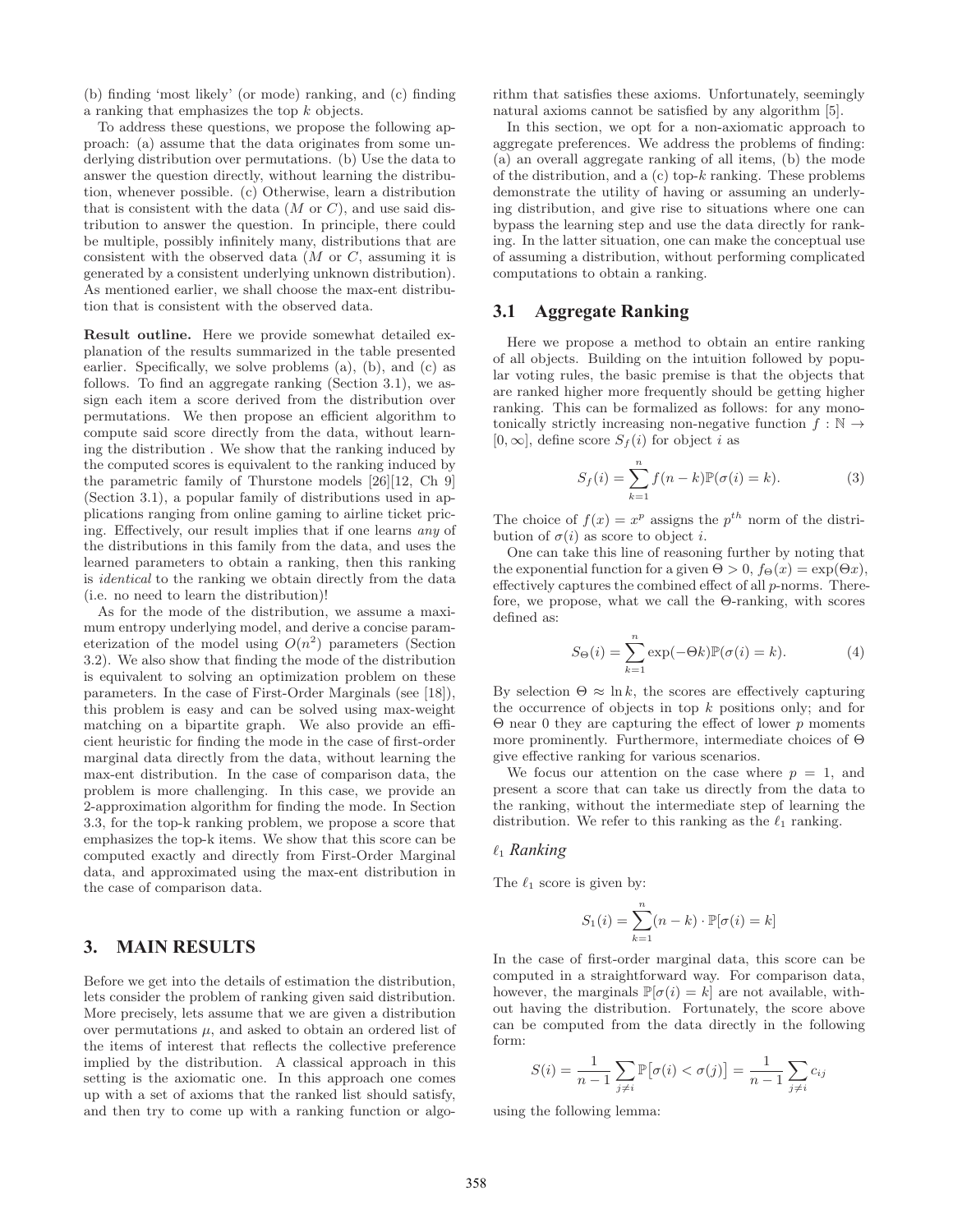LEMMA 1. Given the definition of  $S(i)$  and  $S_1(i)$  above, we have

$$
S_1(i) = S(i)
$$

A proof of this lemma is provided in Section 6. One interesting aspect of this shortcut is that the equivalence between the different scores does not assume any particular distribution. It only assumes that the underlying distribution is consistent with the data. This suggests that the produced ranking should work with different distributions. One family of such distributions is the one based on the celebrated model of Thurstone [26][12, Ch 9], as we shall see in the next section.

## *Why*  $\ell_1$  *Ranking?*

Here we demonstrate the utility of our  $\ell_1$  ranking by show-<br>ing its equivalence to the ranking obtained using a Thuring its equivalence to the ranking obtained using a Thurstone model. In a Thurstone model, preferences over  $n$  items come from a "hidden" process as follows: the "favorability" of each item i is a random variable  $X_i = u_i + Z_i$ , where  $u_i$ is an unknown parameter (also known as the skill parameter), and  $Z_i$  is a random variable with some distribution. Furthermore, the random variables  $Z_1, ..., Z_n$  are identically distributed. If we take the tuple  $(x_1, x_2, ..., x_n)$  to be the outcome of some trial, then item  $j$  is ranked in position  $k$  if  $x_i$  is ranked kth among the values  $x_1, ..., x_n$ . Equivalently, item *i* is preferred to item *j* if  $x_i > x_j$ . In a typical application of such models one observes these comparisons or positional rankings, and uses these observations to infer the values of the unkown parameters  $u_1, ..., u_n$ . These values are then used to find a ranking over all items. More precisely, items  $i > j > ... > k$  if  $u_i > u_j > ... > u_k$ .

As it turns out, the ranking obtained by following the algorithm based on  $\ell_1$  scores is equivalent to the ranking<br>one would get by fitting a Thurstone model. The formal one would get by fitting a Thurstone model. The formal statement is as follows:

THEOREM 1. Let  $u_i$  and  $u_j$  be the (skill) parameters assigned to item i and j (respectively) in a Thurstone model, and let  $S(i)$  and  $S(j)$  be the score assigned to the same items using our method  $(\ell_1 \text{ scores})$ , then:

$$
u_j \le u_i \qquad \Leftrightarrow \qquad S(j) \le S(i) \qquad \forall i, j \tag{5}
$$

A proof of this theorem is provided in Section 6. Thurstone models have been used in a wide range of applications such as revenue management in airline ticket sales, and player ranking in online gaming platforms (e.g. a variant of this model is used in Microsoft's TrueSkill [17]).

## **3.2 The Mode**

Given a distribution over permutations that is consistent with the data, in the context of object tracking (a la Huang et al. [18]) one would like to find the most likely permutation under said distribution, or the mode. It is easy to see that the mode of a distribution over permutations is hard to compute in general. To address this difficulty, one might want to follow some criteria for selecting a tractable class of distributions to deal with. Ideally, we would like distributions from this class to obey the constraints given by the

data, without imposing any additional structure. This intuitive requirement is captured by the Maximum Entropy criterion, whereby we choose a distribution that maximizes the information entropy while satisfying the data constraints. In the following section, we provide a formal derivation of the maximum entropy distribution along those lines.

#### *The Maximum Entropy Model*

Formally, the observations  $M$  or  $C$  impose the constraints that the distribution,  $\mu$ , should belong to class  $\mathcal{M}$ :

$$
\sum_{\sigma \in S_n} \mu(\sigma) \mathbb{I}_{\{\sigma(i) = k\}} = m_{ik}, \quad \forall i, k \in \mathcal{N} \tag{6}
$$

or class C:

$$
\sum_{\sigma \in S_n} \mu(\sigma) \mathbb{I}_{\{\sigma(i) < \sigma(j)\}} = c_{ij}, \quad \forall i, j \in \mathcal{N} \tag{7}
$$

with the the normalization and non-negativity constraints in both cases.

$$
\sum_{\sigma \in S_n} \mu(\sigma) = 1, \quad \mu(\sigma) \ge 0, \quad \forall \sigma \in S_n. \tag{8}
$$

 $\mathcal M$  (resp. C) is non-empty only if M (resp. C) is generated by a distribution over  $S_n$  to begin with. For clarity of exposition, we will assume that this is the case. When this is not the case, The algorithm that we shall present is based on the solving the Lagrangian dual of an appropriate optimization problem in which the constraints imposed by  $M$  (resp.  $C$ ) are "dualized". Therefore, by construction such algorithm is robust.

Now  $|S_n| = n!$  and the data of type M (resp. C) imposes  $O(n^2)$  constraints. Therefore, there could be multiple solutions. The max-ent principle suggests that we choose the one that has maximal entropy in the class  $\mathcal M$  (resp.  $\mathcal C$ ). Philosophically, we follow this approach since we wish to utilize the information provided by the data and nothing else, i.e. we do not wish to impose any additional structure beyond what data suggests. It is also well known that such a distribution provides maximum likelihood estimation over certain class of exponential family distributions (cf. [29]). In effect, the goal is to find the distribution that solves the following optimization:

$$
\max_{\nu} \quad H_{\text{ER}}(\nu) \stackrel{\triangle}{=} -\sum_{\sigma \in S_N} \nu(\sigma) \log \nu(\sigma)
$$
\n
$$
\nu \in \mathcal{M} \quad \text{or} \quad \mathcal{C}.\tag{9}
$$

It can be checked that the Lagrangian dual of this problem is as follows (since all entries of M, C in  $(0, 1)$ ): let  $\lambda_{ik}$ be the dual variables associated with marginal consistency constraint for  $M$  in (6). Then, the dual takes the following form:

$$
\max_{\lambda} \sum_{i,k} \lambda_{ik} m_{ik} - \log \left( \sum_{\sigma} \exp \left( \sum_{ik} \lambda_{ik} \mathbb{I}_{\{\sigma(i) = k\}} \right) \right) \tag{10}
$$

It can be shown that this is a strictly concave optimization and has a unique optimal solution. Let it be  $\lambda^* = [\lambda_{ik}^*]$ .<br>Then the corresponding primal optimal solution of (9) (with Then the corresponding primal optimal solution of (9) (with  $\mathcal{M}$ ) is given by

$$
\mu(\sigma) \propto \exp\Big(\sum_{i,k\in\mathcal{N}} \lambda_{ik}^* \cdot \mathbb{I}_{\{\sigma(i)=k\}}\Big). \tag{11}
$$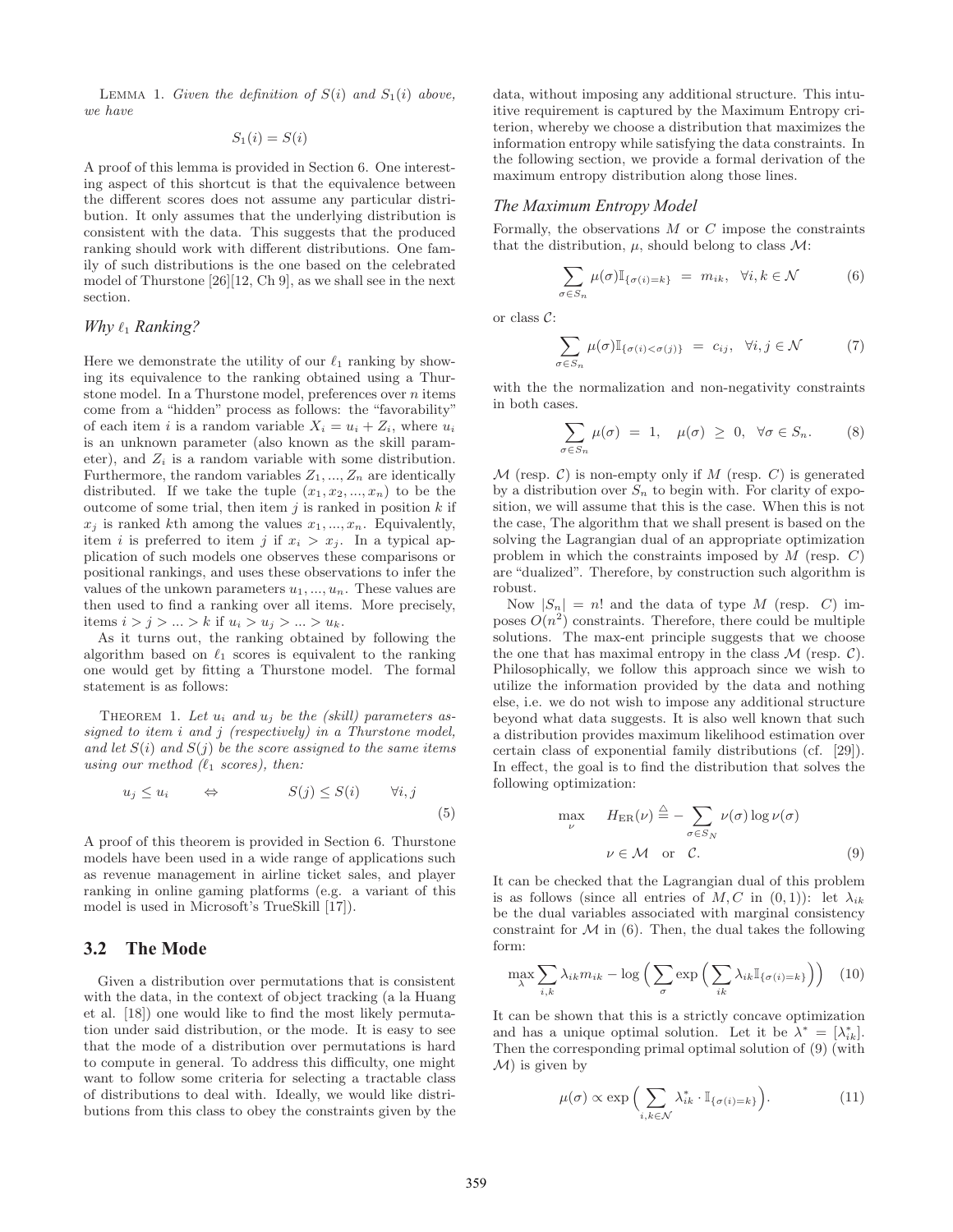Similarly, for the comparison data, the dual optimization takes the form

$$
\max_{\lambda} \sum_{i,j} \lambda_{i < j} c_{ij} - \log \Big( \sum_{\sigma} \exp \Big( \sum_{ij} \lambda_{i < j} \mathbb{I}_{\{\sigma(i) < \sigma(j)\}} \Big) \Big), \quad (12)
$$

and the optimal primal of (9) given optimal dual  $\lambda^* = [\lambda^*_{i \lt j}]$ is

$$
\mu(\sigma) \propto \exp\Big(\sum_{i \neq j \in \mathcal{N}} \lambda_{i < j}^* \cdot \mathbb{I}_{\{\sigma(i) < \sigma(j)\}}\Big). \tag{13}
$$

As can be seen, in either case the maximum entropy distribution is parameterized by at most  $n^2$  parameters, which is the same as the degrees of freedom of the received data. For future purposes and with a slight abuse of notation, we shall use  $F(\lambda)$  to represent the objective of both Lagrangian dual optimization problems (10) and (12).

#### *Computing the Mode*

Having restricted our attention to the maximum entropy distribution, we now proceed to compute the mode. We begin by providing an algorithm for computing the mode exactly in the case of First-Order Marginal data. We then present a more efficient algorithm for approximating the same mode directly from the data without the need to learn the max-ent distribution. Finally, we present an algorithm that uses the max-ent distribution to compute a 2-approximation of the mode in the general case.

Recall that under the maximum-entropy distribution, the logarithm of the probability of a permutation  $\sigma$  is proportional to  $\sum_{i,k} \lambda_{ik} \overline{1}_{\{\sigma(i)=k\}}$  for first-order marginal data, and  $\sum_{i,j} \lambda_{i \leq j} \mathbb{I}_{\{\sigma(i) < \sigma(j)\}}$  for comparison data. Since the log<br>function is monotone finding the mode in both cases boils function is monotone, finding the mode, in both cases, boils down to finding:

$$
\sigma^* \in \arg\max_{\sigma \in S_n} \left( \sum_{i,k} \lambda_{ik} \mathbb{I}_{\{\sigma(i)=k\}} \right) \tag{14}
$$

$$
\sigma^* \in \arg\max_{\sigma \in S_n} \left( \sum_{i,j} \lambda_{i < j} \mathbb{I}_{\{\sigma(i) < \sigma(j)\}} \right) \tag{15}
$$

Solving the problem in (14) exactly is equivalent to the following maximum weight matching problem: consider an  $n \times n$  complete bipartite graph with edge between node i on left and node k on right having weight  $\lambda_{ik}$ . A matching is a subset (of size  $n$ ) edges so that no two edges are incident on same vertext. Let the weight of the matching be the summation of the weights of the edge chosen by it. Then the maximum weight matching in this graph is precisely solving (14). This is a well known instance of the classical network flow problem and has strongly polynomial time algorithms [14]. It also allows for distributed iterative algorithm for finding it including the auction algorithm of Bertsekas [7] and the recently popular (max-product) belief propagation [6]. Thus, overall finding the mode of the distribution for the case of first-order marginal is easy and admits distributed algorithmic solution.

Next, we describe a (heuristic) method for finding the mode without requiring the intermediate step of finding the max-ent parameters  $\lambda$  in the case of first-order marginal data. Declare the solution of the following optimization as the mode:

$$
\max \sum_{i,k} m_{ik} \mathbb{I}_{\{\sigma(i)=k\}}.
$$

That is, in place of  $\lambda_{ik}$ , use  $m_{ik}$ . The intuition is that  $\lambda_{ik}$ is higher if  $m_{ik}$  is and vice versa. While there is no direct relation between this heuristic and mode of the max-ent approximation, we state the following result which establishes the heuristic to be a 'first-order' approximation. A proof is provided in Section 6.

THEOREM 2. For  $\lambda = [\lambda_{ik}]$  in small enough neighborhood  $of$ **0** = [0],

$$
m_{ik} \approx \frac{1}{n} + \frac{1}{n-1} \lambda_{ik}.
$$

For comparison data, the problem in (15) is also equivalent to a combinatorial problem with the space of objects being the matchings. However, it does not admit the nice representation as above. One way to represent the matchings in comparison form is  $n \times n$  matrices, say  $B = [B_{ij}]$ with (a) each entry  $B_{ij}$  being +1 or -1 for all  $1 \le i, j \le n$ , (b) for all  $1 \le i, j \le n$ ,  $B_{ij} + B_{ji} = 0$  (anti-symmetric), and (c) if  $B_{ij} = B_{jk} = 1$ , then  $B_{ik} = 1$  for all  $1 \le i, j, k \le n$ .<br>The goal is to find B so that  $\sum_{i} B_{i+1}$  is maximized. It The goal is to find B so that  $\sum_{ij} B_{ij} \lambda_{i \le j}$  is maximized. It is not clear if this is an easy problem is not clear if this is an easy problem.

To address this problem, we have the following 2-approx. algorithm to compute the mode using the parameters of the max-ent distribution: choose L permutatations uniformly at random, compute their weights (defined as per (15)) and select the one with maximal weight among these L permutations. For  $L$  large enough, this is essentially with  $1/2$ weight of the maximum weight. This requires  $\lambda$  to have all non-negative components. This is not an issue since given the structure of the permutations (each having equal number comparisons,  $\sigma(i) < \sigma(j)$ , correct) and hence an affine transformation of  $\lambda$  by vector with all components being same constant does change the distribution. Therefore, in principle, we could require the subgradient algorithm to be restricted to the non-negative domain (projected verison). The formal statement about this algorithm is stated below.

THEOREM 3. Let  $\lambda = [\lambda_{i \lt j}]$  be non-negative vector. Let OPT be the maximum of  $\sum_{ij} \lambda_{i \lt j} \mathbb{I}_{\{\sigma(i) < \sigma(j)\}}$  among all per-<br>mutation  $\sigma \in S$ . Then in the above described randomized mutation  $\sigma \in S_n$ . Then in the above described randomized<br>algorithm if we choose  $L > \frac{1}{n} \ln \frac{1}{n}$  then algorithm, if we choose  $L \geq \frac{1}{2\delta} \ln \frac{1}{\epsilon}$ , then

$$
\mathbb{P}\Big[W(\hat{\sigma}) < \frac{1}{2}(1-\delta)OPT\Big] < \epsilon
$$

A proof of this theorem is included in Section 6. To complete the solution, we only need to estimate the parameters of the max-ent distribution. An algorithm is provided in Section 4.

## **3.3 Top-K Ranking**

Here the interest is in finding a ranking that emphasizes the top  $k$  objects (the favorites). To do this, we can compute the aggregate ranking, or the mode, and then declare the top k ranked objects in resulting list. We propose a natural way to emphasize the favorites. Intuitively, if an object is ranked among top k positions by a large fraction (probability-wise) of the permutations in the distribution, then it ought to be among favorites. This suggests that for a distribution  $\lambda$ , each object i can be given a score  $S_k(i)$ , defined as

$$
S_k(i) = \mathbb{P}_\lambda[\sigma(i) \leq k],
$$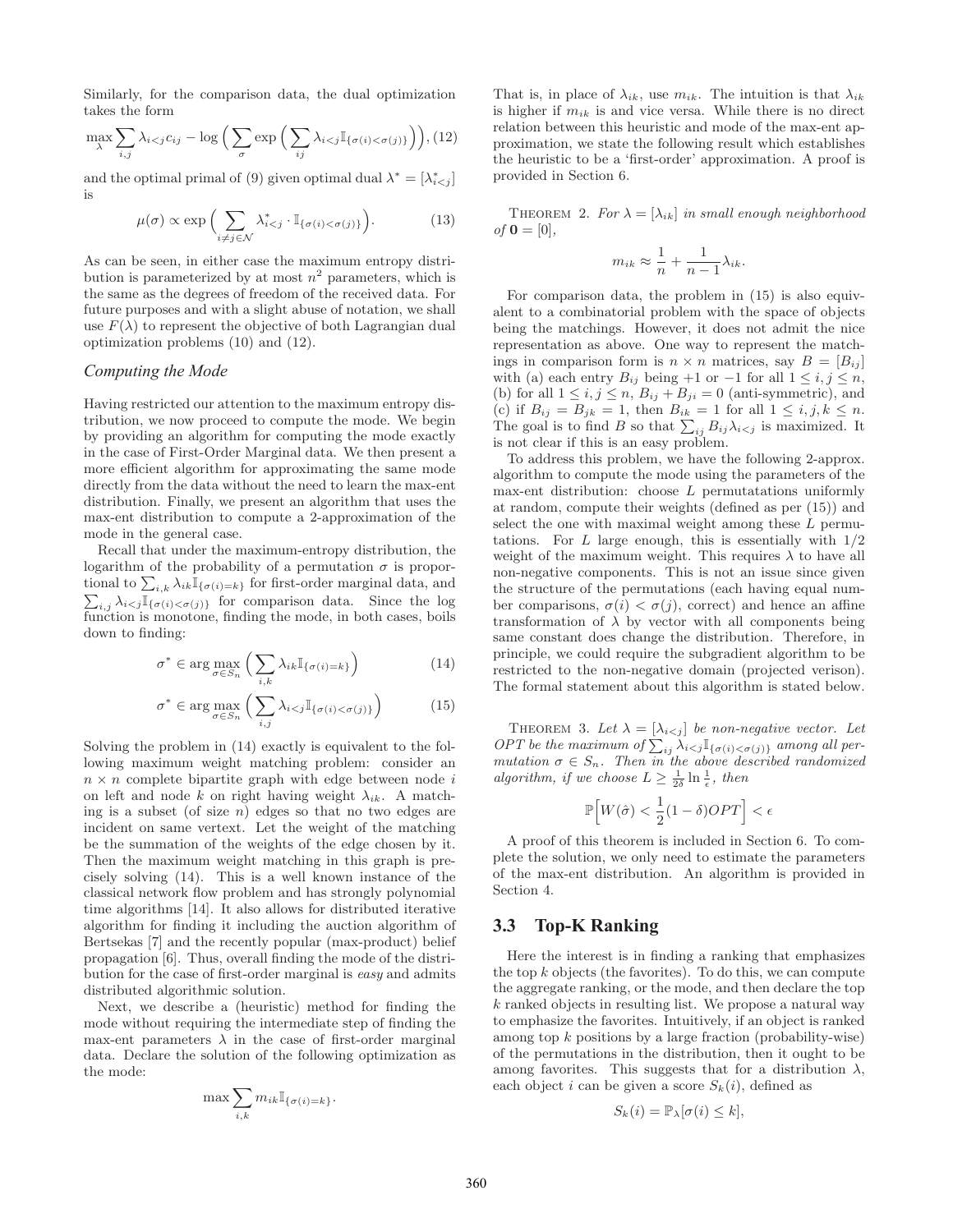In the case of first-order marginal data, this score is nothing but  $\sum_{\ell \leq k} m_{i\ell}$ , and can be computed directly from the data.<br>In the case of comparison data, this score can be inferred In the case of comparison data, this score can be inferred from the max-ent distribution, which can be learned by the procedure outlined in Section 4. Finally, once the score is computed, we can now declare the top k objects with highest scores as per  $S_k(\cdot)$  as the result of top k.

## **4. LEARNING THE MAX-ENT MODEL**

Here we describe an iterative, distributed sub-gradient algorithm that solves the dual optimization problems (10), (12). First, we describe an idealized procedure that calls certain oracle that estimates marginals of distribution from exponential family. We can, in general, only hope to estimate these marginals approximately because the exact estimation, as we show later, is  $#P$ -hard. Therefore, the main result that we state is for a sub-gradient algorithm based on such an approximate oracle. In a later section, we shall describe how to design such an approximate oracle in a distributed manner along with its associated computational cost.

#### **Algorithm 1** MaxEnt Estimation: Using Ideal Oracle **Require:** Ranking data  $m_{ik}$   $\forall i, k$ .

1: **Initialize:**  $\lambda_{ik}^0 = 0 \ \forall i, k.$ <br>2. for  $t = 1 \rightarrow T$  do 2: **for**  $t = 1 \rightarrow T$  **do**<br>3.  $\lambda^{t+1}$   $\leftarrow$ 3:  $\lambda_{ik}^{t+1} \leftarrow \lambda_{ik}^t + \frac{1}{\sqrt{t}} \Big( m_{ik} - \mathsf{E}_{\lambda^t} [\mathbb{I}_{\{\sigma(i)=k\}}] \Big)$  $\left(\mathsf{E}_{\lambda^t}[\mathbb{I}_{\{\sigma(i) = k\}}]$  is provided by an oracle) 4: **end for**

5: Choose  $\tau \in \{1, ..., T\}$  at random so that  $\mathbb{P}(\tau = t) \propto 1/\sqrt{t}$  $1/\sqrt{t}$ 6: **return**  $\lambda^{\tau}$ 

Here, 
$$
E_{\lambda^t}[\mathbb{I}_{\{\sigma(i)=k\}}] = \sum_{\sigma \in S_n} \mathbb{P}_{\lambda^t}(\sigma) \mathbb{I}_{\{\sigma(i)=k\}}
$$
 where

$$
\mathbb{P}_{\lambda^{t}}(\sigma) = \frac{1}{Z(\lambda^{t})} \exp\Big(\sum_{i,k} \lambda_{ik}^{t} \mathbb{I}_{\{\sigma(i)=k\}}\Big),
$$

with normalizing constant (partition function) defined as:

$$
Z(\lambda^t) = \sum_{\sigma \in S_n} \exp\left(\sum_{i,k} \lambda^t_{ik} \mathbb{I}_{\{\sigma(i) = k\}}\right)
$$

Instead of  $\mathsf{E}_{\lambda^t}[\mathbb{I}_{\{\sigma(i)=k\}}],$  we will use a randomized estimation,  $\mathsf{E}_{\lambda^t}(i,k) = \mathsf{E}_{\lambda^t}[\mathbb{I}_{\{\sigma(i)=k\}}]$ , such that the error vector  **where each component** 

$$
\mathbf{e}_{ik}(t) = \mathsf{E}_{\lambda^t}[\mathbb{I}_{\{\sigma(i)=k\}}] - \tilde{\mathsf{E}}_{\lambda^t}(i,k)
$$

is sufficiently small. We state the following result about the convergence of this algorithm.

THEOREM 4. Suppose that each iteration of the sub-gradient algorithm uses an approximate estimate  $\tilde{E}(\cdot, \cdot)$  such that  $||e(t)||_{\infty} \leq \frac{1}{\sqrt{2\pi}} \int_{-\infty}^{\infty} e^{i t} \cdot \int_{-\infty}^{\infty} e^{i t} \cdot \int_{-\infty}^{\infty} e^{i t} \cdot \int_{-\infty}^{\infty} e^{i t} \cdot \int_{-\infty}^{\infty} e^{i t} \cdot \int_{-\infty}^{\infty} e^{i t} \cdot \int_{-\infty}^{\infty} e^{i t} \$ **e**(t)||1 ≤  $\frac{1}{A(t)+||\lambda^*||_{\infty}+||\lambda^*||_2^2}$ , where  $A(t) = \sum_{s=1}^{t} 1/\sqrt{s}$  and  $\lambda^*$  is a solution of the optimization problem. Then, for any  $\gamma > 0$ , for choice of  $T = \Theta\Big(\epsilon\Big)$  $e^{-2-\delta} (n^2 + ||\lambda^*||_{\infty} + ||\lambda^*||_2^2)^{2+\delta}$ we have

$$
\mathsf{E}\Big[F(\lambda^{\tau})\Big] \geq F(\lambda^*) - \epsilon,
$$

where  $F(\cdot)$  is the objective of dual optimization (10). The identical result holds for the comparison information (12).

A proof of this theorem is included in Section 6.

#### *An Approximate Oracle*

Theorem 4 relies on existence of an oracle that can produce an estimation of marginals approximately with appropriate accuracy for each time step t. Computing marginals exactly is computationally hard. For first-order marginal data, this follows from [4]. We prove a similar result for comparison data. Both results are summarized by the following theorem:

THEOREM 5. Given a max-ent distribution  $\lambda$ , computing  $E_{\lambda}[\mathbb{I}_{\{\sigma(i)=k\}}]$  and  $E_{\lambda}[\mathbb{I}_{\{\sigma(i)<\sigma(i)\}}]$  is #P-hard.

We skip the proof due to space constraint. We now describe an approximate oracle. We shall restrict our description to the Markov Chain Monte Carlo (MCMC) based oracle. In principle, one may use heuristics like Belief Propagation to estimate these marginals instead of MCMC (of course, this may lead to the loss of the performance guarantee).

Now the computation of marginals requires computing  $\mathbb{P}_{\lambda}t(\sigma)$  for any  $\sigma \in S_n$ . From its form, the basic challenge is in computing the partition function  $Z(\lambda^t)$ . The partition function  $Z(\lambda^t)$  is the same as computation of permanent of function  $Z(\lambda^t)$  is the same as computation of permanent of a non-negative valued matrix  $A = [A_{ij}]$  where  $A_{ij} = e^{\lambda_{ik}}$ a non-negative valued matrix  $A = [A_{ik}]$  where  $A_{ik} = e^{\lambda_{ik}}$ . In an amazing work, Jerrum, Sinclair and Vigoda [20] have designed Fully Polynomial Time Randomized Approximation Scheme (FPRAS) for computing permanent of any nonnegative valued matrix. That is,  $Z(\lambda^t)$  (hence  $\mathbb{P}_{\lambda^t}(\sigma)$ ) can<br>be computated within multiplicative accuracy  $(1+\varepsilon)$  in time be computated within multiplicative accuracy  $(1 \pm \varepsilon)$  in time polynomial in  $1/\varepsilon$ ,  $n$ ,  $\log(1/\delta)$  with probability at least  $1-\delta$ . Therefore, it follows that the desired guarantee in Theorem 4 can be provided for all timesteps (using union bound) with probability at least  $1 - 1/n$  within polynomial in n building upon the algorithm of [20].

For the case of comparison information, however no such FPRAS algorithm for computing the partition function is known. Therefore, we suggest a simple MCMC based algorithm and provide the obvious (exponential) bound for it. To that end, define  $W_{\lambda}(\sigma) = \sum_{i,k \in \mathcal{N}} \lambda_{ik} \cdot \mathbb{I}_{\{\sigma(i) < \sigma(j)\}}$ , and construct a Markov chain,  $\mathfrak{M}(\lambda)$ , whose state space is the set of all permutations,  $S_n$ , and whose transitions from a given state  $\sigma$  to a new state  $\sigma'$  are given as follows:

- 1: With probability  $\frac{1}{2}$  let  $\sigma' = \sigma$ .<br>2. Otherwise construct  $\sigma'$  as foll
- 2: Otherwise, construct  $\sigma'$  as follows:
	- $\circ$  Choose two elements i and j uniformly at random; set  $\tilde{\sigma}(i) = \sigma(j)$ ,  $\tilde{\sigma}(j) = \sigma(i)$  and  $\tilde{\sigma}(k) = \sigma(k)$  for all  $k \neq i, j$ .
	- $\circ$  Set  $\sigma' = \tilde{\sigma}$  with probability min{1, exp  $(W_\lambda(\tilde{\sigma}) W_\lambda(\tilde{\sigma}))$  can be set  $\sigma' = \tilde{\sigma}$  $W_{\lambda}(\sigma)$ }; else set  $\sigma' = \sigma$ .

Using this Markov chain, we estimate  $\mathsf{E}_{\lambda}[\mathbb{I}_{\{\sigma(i) < \sigma(j)\}}]$  as follows: starting from any initial state, run the Markov chain for  $T_m$  steps and then record the state of the Markov chain,<br>say  $\sigma^{T_m}$  If  $\sigma^{T_m}(i) < \sigma^{T_m}(i)$  then record 1 else record 0 say  $\sigma^{T_m}$ . If  $\sigma^{T_m}(i) < \sigma^{T_m}(j)$ , then record 1 else record 0.<br>Repeat this for S times and obtain the empirical average Repeat this for  $S$  times and obtain the empirical average of the recorded  $0/1$  values. Declare this as the estimate of  $E_{\lambda}[\mathbb{I}_{\{\sigma(i)<\sigma(j)\}}]$ . Indeed, one simultaneously obtains such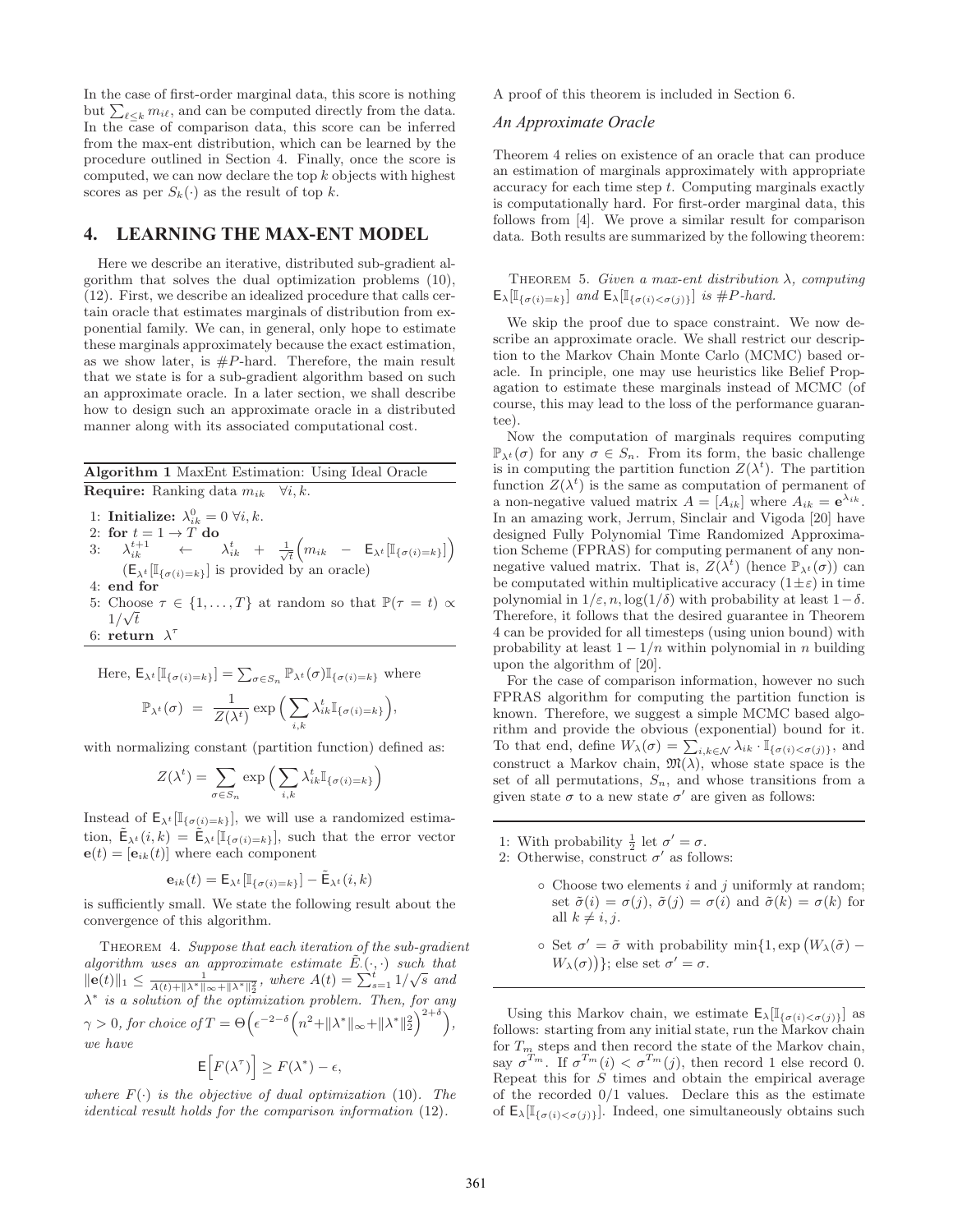estimates for all  $i, j$ . We have the following bound on  $T_c$ , which we establish in Section 6:

Theorem 6. The above stated Markov chain has stationary distribution  $\mu^*$  so that

$$
\mu^*(\sigma) \propto \exp\left(W_\lambda\right)
$$

Let  $\mu(t)$  be the distribution of the Markov chain after t steps starting from any initial condition. Then for any given  $\delta$ 0, there exists

$$
T_c = \Theta\Big(\exp\Big(\Theta\big(n^2 \big\|\lambda\big\|_{\infty} + n\log n\big)\Big)\log\frac{1}{\delta}\Big),\,
$$

such that for  $t \geq T_c$ ,

$$
\left\|\frac{\mu(t)}{\mu^*} - 1\right\|_{2,\mu^*} < \delta,
$$

where  $\|\cdot\|_{2,\mu}$  is the  $\chi^2$  distance.

Now the total variation distance between  $\mu(t)$  and  $\mu^*$  is smaller than the  $\chi^2$  distance between them. Therefore, by Theorem 6, it follows that the estimation error of  $\mathbb{P}_{\lambda}(\sigma)$ using  $\mu(t)$  will be at most  $\delta$ . From Chernoff's bound, by selecting S (mentioned above) to be  $O(\delta^{-2} \log n)$  (with large enough constant), it will follow that the estimated empirical marginals for all  $i, j$  components must be within error  $O(\delta)$  with probability  $1 - 1/\text{poly}(n)$ . Given that increment in each component of  $\lambda$  as part of the sub-gradient algo-<br>rithm is  $O(\sqrt{T})$  by time T from Theorem A it follows that rithm is  $O(\sqrt{T})$  by time T, from Theorem 4, it follows that<br>the  $\|\lambda\| = O((n + \|\lambda^*\| + \|\lambda^*\|_2^2)^{1+\gamma})$  (for any choice of the  $\|\lambda\|_{\infty} = O((n + \|\lambda^*\|_{\infty} + \|\lambda^*\|_{2}^2)^{1+\gamma})$  (for any choice of  $\gamma > 0$  in Theorem 4) Finally the smallest  $\delta$  required in  $\gamma > 0$  in Theorem 4). Finally, the smallest  $\delta$  required in Theorem 4 is an inverse polynomial in  $n, \epsilon$ , from above discussion it follows that the overall cost of the approximate oracle required for the comparisons effectively scales exponentially in  $n^{3+\gamma}$  (ignoring other smaller order terms).

### **5. EXPERIMENTS AND SCALABILITY**

Here we provide results from a simple experiment to demonstrate that the ranking produced by our  $\ell_1$  algorithm con-<br>verges to the right ranking for the Multinomial Logit Model verges to the right ranking for the Multinomial Logit Model, an instance of Thurstone model (choose  $Z_i$ s to be i.i.d. logit distribution). Specifically, we sample distinct items  $i$  and  $j$  from  $1, \ldots, n$  uniformly at random as per the distribution. We then consult an MNL model, defined using  $n$  parameters, for the value of  $\mathbb{I}_{\{\sigma(i)<\sigma(j)\}}$ . All the samples are then combined into a matrix  $[c_i j]$ , which is used to find the  $\ell_1$ <br>ranking. In Figure 2, we show a plot of the error measured ranking. In Figure 2, we show a plot of the error measured using the normalized number of discordant pairs versus the number of samples used for  $n = 10$ . As we can see, beyond 500 samples, the error induced is extremely small.

To test the scalability of our method, we implemented a voting/survey tool that enables a large number of participants to vote on any number of items in real time. By doing so, we had the following two questions in mind: in addition to being theoritically interesting, can our algorithm be applied in real time? is comparison based voting practical and simple enough for adoption? through this exeperiment, we believe the answer to both questions to be affirmative.

Our tool was installed in voting booths that were made available to the visitors of the MIT150 event [2], a universitywide public open house. Voting categories included movies, actors, musicians, atheletes, among others, and the results at



Figure 2: Plot of the error induced by  $\ell_1$  ranking<br>algorithm for the MNL model a specific instance of **algorithm for the MNL model, a specific instance of Thurstone's model.**

any time were continuously displayed on a large screen. The participation was impressive, and the feedback was mostly positive, which makes us believe that adopting comparison as form of voting is worth a serious consideration.

#### **6. PROOFS**

This section provides detailed proofs of all the results stated earlier in the paper. Due to space constraints, proof of Theorems 5 and 6 are omitted from this version.  $2$ 

#### **6.1 Proof of Lemma 1**

With some arithmetic manipulation, we get

$$
S(i) = \frac{1}{n-1} \sum_{j \neq i} \sum_{\sigma_l \in S_n} \mathbb{P}[\sigma(i) < \sigma(j)|\sigma = \sigma_l] \mathbb{P}[\sigma = \sigma_l]
$$
\n
$$
= \frac{1}{n-1} \sum_{\sigma_l \in S_n} \sum_{j \neq i} \mathbb{P}[\sigma(i) < \sigma(j)|\sigma = \sigma_l] \mathbb{P}[\sigma = \sigma_l]
$$
\n
$$
= \frac{1}{n-1} \sum_{\sigma_l \in S_n} (n - \sigma_l(i)) \mathbb{P}[\sigma = \sigma_l]
$$
\n
$$
= \frac{1}{n-1} [n - \mathbb{E}[\sigma(i)]] = \sum_{k=1}^n (n - k)^1 \cdot \mathbb{P}[\sigma(i) = k]
$$
\n
$$
= S_1(i)
$$

 $\Box$ 

## **6.2 Proof of Theorem 1**

Recall that, under Thurstone's model, each item  $i$  has "skill" parameter  $u_i$  associated with it. The random "favorability"  $X_i = u_i + Z_i$  where  $Z_i$  are i.i.d. random variables with some distribution. Our algorithm, with access to exact partial marginal data (first-order or comparison), computes scores for each item i:  $S_1(i)$  using first-order data and  $S(i)$  using comparison data. As proved in Lemma 1, these two scores are equivalent. Therefore, if we establish that  $u_i > u_j$  if and only if  $S(i) > S(j)$ , it is equivalent to being  $S_1(i) > S_2(j)$  as well. We shall establish this statement in two parts: (a)  $u_i > u_j$ , and (b)  $u_i = u_j$ .

<sup>&</sup>lt;sup>2</sup>A full version of this paper is available at web.mit.edu/ ammar/www/rankaggregation2012full.pdf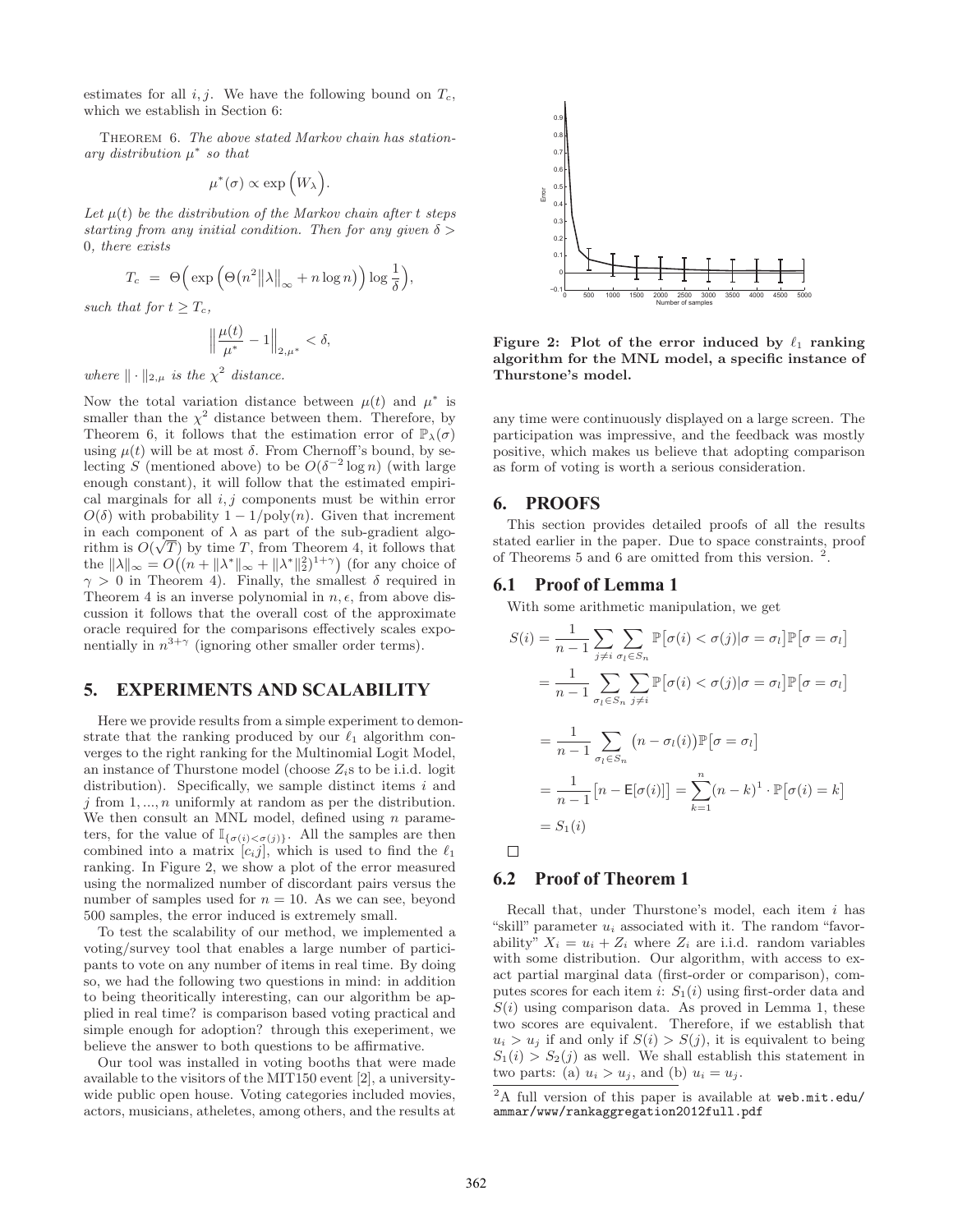Let us start with the first case,  $u_i > u_j$ . Recall that, score for an item  $i$  is

$$
S(i) = \frac{1}{n-1} \sum_{k \neq i} \mathbb{P}[X_i > X_k]
$$

Therefore, for  $i \neq j$ ,

$$
S(i) - S(j) \propto \left(\sum_{k \neq i} \mathbb{P}[X_i > X_k]\right) - \left(\sum_{\ell \neq j} \mathbb{P}[X_j > X_\ell]\right)
$$
\n
$$
= \left(\mathbb{P}[X_i > X_j] - \mathbb{P}[X_j > X_i]\right) + \left(\sum_{\ell \neq i,j} \left(\mathbb{P}[X_i > X_\ell] - \mathbb{P}[X_j > X_\ell]\right)\right)
$$
\n
$$
= \left(\mathbb{P}[X_j \leq X_i] - \mathbb{P}[X_i \leq X_j]\right) + \left(\sum_{\ell \neq i,j} \left(\mathbb{P}[X_j \leq X_\ell] - \mathbb{P}[X_i \leq X_\ell]\right). \quad (16)
$$

Recall that  $X_i = u_i + Z_i$  and  $X_j = u_j + Z_j$  where  $u_i, u_j$  are the "skill" parameters of i and j respectively while  $Z_i, Z_j$ are i.i.d. random variables with some distribution. Define,  $W_{ij} = Z_i - Z_j$ . Then for all i, j,  $W_{ij}$  are identically distributed, say with distribution similar to a random variable W which has CDF given by  $F_W$ , i.e.  $F_W(x) = \mathbb{P}[W \leq x]$ . Since W is difference of independent and identically distributed random variables, by definition it is 'symmetric' around 0. That is, for any  $x \geq 0$ ,

$$
\mathbb{P}[W < -x] = \mathbb{P}[W > x].\tag{17}
$$

Given these notations, it follows that

$$
\mathbb{P}[X_i \le X_j] = \mathbb{P}[W_{ij} \le u_j - u_i]
$$

$$
= F_W(u_j - u_i). \tag{18}
$$

Similarly,

$$
\mathbb{P}[X_j \le X_i] = F_W(u_i - u_j)
$$
  
\n
$$
\mathbb{P}[X_i \le X_\ell] = F_W(u_\ell - u_i)
$$
  
\n
$$
\mathbb{P}[X_j \le X_\ell] = F_W(u_\ell - u_j).
$$
\n(19)

Since  $u_i > u_j$ , we have  $u_\ell - u_j > u_\ell - u_i$  for any  $\ell \neq i, j$ .<br>Since  $F_{ij}$  is a CDF and hence monotonically non-decreasing Since  $F_W$  is a CDF and hence monotonically non-decreasing, i.e.  $F_W(x) \leq F_W(y)$  for all  $x \leq y$ ,

$$
F_W(u_{\ell} - u_j) - F_W(u_{\ell} - u_i) \ge 0, \tag{20}
$$

for all  $\ell$ . Also, let  $\delta = u_i - u_j > 0$ . Then, from above<br>discussion (16) becomes discussion, (16) becomes

$$
S(i) - S(j) \propto \left(F_W(\delta) - F_W(-\delta)\right) + \left(\sum_{\ell \neq i,j} \left(F_W(u_\ell - u_j) - F_W(u_\ell - u_i)\right)\right)
$$
\n(21)

Now,

$$
F_W(\delta) - F_W(-\delta) = \mathbb{P}[W \in (-\delta, \delta]]
$$
  
\n
$$
\geq \mathbb{P}[|W| \leq \delta/2].
$$
 (22)

As we shall show next, for any distribution of  $Z_s$ ,  $W$  is such that for any  $\gamma > 0$ ,

$$
\mathbb{P}[|W| \le \gamma] > 0. \tag{23}
$$

From (20)-(23) (and  $\gamma = \delta/2$  in last equation), it follows that if  $u_i > u_j$ , then

$$
S(i) - S(j) > 0.
$$
 (24)

Now we establish  $(23)$ . For this note that due to Z (distributed as  $Z_i, Z_j$ ) being a distribution, there exists (tightness)  $[-a, a] \subset \mathbb{R}$  for some  $a > 0$  so that  $\mathbb{P}\left[Z \in [-a, a]\right] > \frac{1}{2}$ . Given any  $\gamma > 0$ , partition this interval into at most  $N =$  $\lceil \frac{4a}{\gamma} \rceil$  disjoint contiguous intervals, each of length  $\gamma/2$ . One of these intervals must have probability at least 1/2N. Call this interval I. That is,  $\mathbb{P}[Z \in I] \geq 1/2N$ . Since  $Z_i, Z_j$  are distributed independently and identically distributed manner with distribution same as that of  $Z$ , we have that

$$
\mathbb{P}[Z_i \in I, Z_j \in I] \ge \frac{1}{4N^2} > 0. \tag{25}
$$

But when both  $Z_i$  and  $Z_j$  are in I, their difference  $W =$ <br> $Z_i = Z_i$  must be withint  $[-\alpha/2, \alpha/2]$ . This completes the  $Z_i - Z_j$  must be withint  $\left[ -\gamma/2, \gamma/2 \right]$ . This completes the justification of (23).

For the case (b),  $u_i = u_j$ , using identical arguments as above, one can argue that  $S(i) = S(j)$ . This complete the proof of Theorem 1.

#### $\Box$

#### **6.3 Proof of Theorem 2**

Let  $\lambda$  be in neighborhood of  $\mathbf{0} = [0]$ . We shall establish claim by means of Taylor's expansion of m as function of  $\lambda$ around **0**. For simplicity, let us denote  $\sigma_{ij} = \mathbb{I}_{\{\sigma(i)=j\}}$ . Then

$$
m_i j(\lambda) = \sum_{\sigma \in S_n} \sigma_{ij} \frac{1}{Z(\lambda)} \exp \big( \sum_{kl} \lambda_{kl} \sigma_{kl} \big),
$$

where partition function  $Z(\lambda) = \sum_{\sigma \in S_n} \frac{1}{Z(\lambda)} \exp\left(\sum_{k,l} \lambda_{kl} \sigma_{kl}\right)$ . For  $\lambda = 0$ , we have  $m_{ij}(0) = \frac{1}{n}$  for all *i*, *j*. By the first-order Taylor expansion for  $\lambda$  near 0 Taylor expansion, for  $\lambda$  near 0.

$$
m_{ij}(\lambda) \approx m_{ij}(\mathbf{0}) + \sum_{kl} \lambda_{kl} \frac{\partial m_{ij}(\mathbf{x})}{\partial \lambda_{kl}} \Big|_{\mathbf{x} = \mathbf{0}}.
$$
 (26)

By the property of exponential family (see [29] for example), it follows that

$$
\frac{\partial m_{ij}(\lambda)}{\partial \lambda_{kl}} = \mathsf{E}_{\lambda} \left[ \sigma_{ij} \sigma_{kl} \right] - E_{\lambda} \left[ \sigma_{ij} \right] E_{\lambda} \left[ \sigma_{kl} \right]
$$

$$
= \mathsf{E}_{\lambda} \left[ \sigma_{ij} \sigma_{kl} \right] - m_{ij}(\lambda) m_{kl}(\lambda). \tag{27}
$$

From (26) and (27), it follows that for  $\lambda$  near **0**,

$$
m_{ij}(\lambda) \approx \frac{1}{n} + \left(\sum_{k,l} \lambda_{kl} \mathsf{E}_{\lambda} \big[ \sigma_{ij} \sigma_{kl} \big] \right) - \frac{1}{n^2} \left(\sum_{k,l} \lambda_{kl} \right) \quad (28)
$$

We state the following proposition.

PROPOSITION 1. All distributions can be represented by  $\lambda$ s.t.

$$
\sum_{k} \lambda_{ik} = 0, \qquad \sum_{k} \lambda_{kj} = 0, \quad \text{for} \ \ 1 \le i, j \le n. \tag{29}
$$

PROOF. Consider a  $\lambda$  such that (29) is not satisfied. We will transform  $\lambda$  to  $\nu$  which satisfies (29) but induces exactly the same distribution. Specifically, we shall prove that for each  $\sigma, \tilde{\sigma} \in S_n$ 

$$
\sum_{k,l} \nu_{kl} (\sigma_{kl} - \tilde{\sigma}_{kl}) = \sum_{k,l} \lambda_{kl} (\sigma_{kl} - \tilde{\sigma}_{kl}).
$$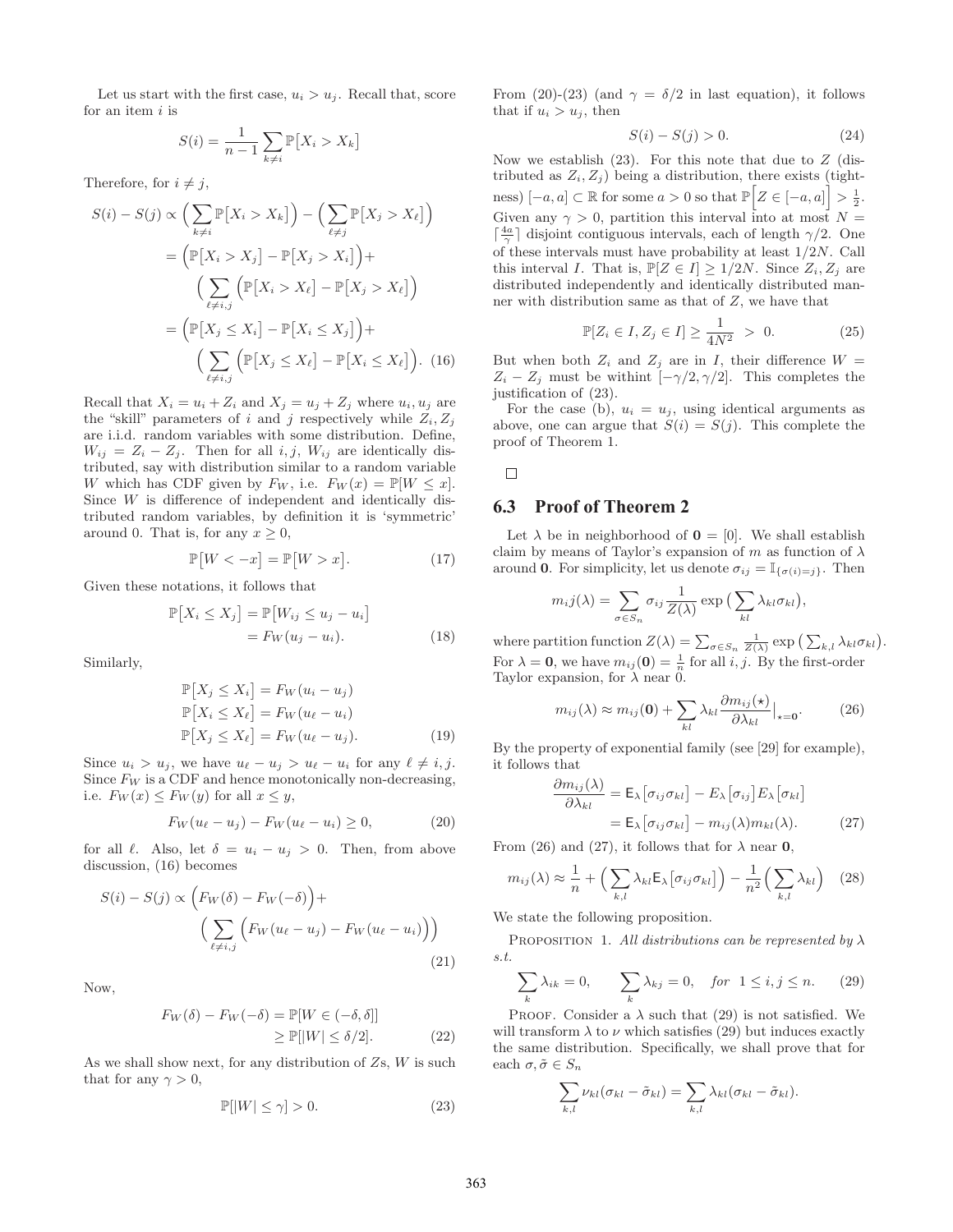To that end, define

$$
\nu_{ij} = \lambda_{ij} - \frac{1}{n}\lambda_{i\cdot} - \frac{1}{n}\lambda_{\cdot j} + \frac{1}{n^2}\lambda_{\cdot\cdot},
$$

where

$$
\lambda_{i\cdot} = \sum_{k=1}^{n} \lambda_{ik} , \quad \lambda_{\cdot j} = \sum_{k=1}^{n} \lambda_{kj} , \quad \lambda_{\cdot \cdot} = \sum_{k,l=1}^{n} \lambda_{kl} .
$$
 (30)

Then,

$$
\sum_{k=1}^{n} \nu_{ik} = \sum_{k=1}^{n} \lambda_{ik} - \frac{1}{n} \lambda_i \sum_{k=1}^{n} 1 - \frac{1}{n} \sum_{k=1}^{n} \lambda_{ik} + \frac{1}{n^2} \lambda \sum_{k=1}^{n} 1
$$

$$
= \lambda_i - \lambda_i - \frac{1}{n} \lambda \sum_{k=1}^{n} \lambda_{ik} = 0, \quad \forall i.
$$

Similarily, we can check  $\sum_{k=1}^{n} \nu_{kj}$  for all j. Now we have:

$$
\sum_{k,l} \nu_{kl}\sigma_{kl} = \sum_{k,l} \lambda_{kl}\sigma_{kl} - \frac{1}{n} \sum_{k} \lambda_{k} \cdot \left(\sum_{l=1}^{n} \sigma_{kl}\right) \n- \frac{1}{n} \sum_{l} \lambda_{l} \left(\sum_{k=1}^{n} \sigma_{kl}\right) + \frac{1}{n^{2}} \lambda \cdot \left(\sum_{k,l} \sigma_{kl}\right) \n= \sigma_{kl} \lambda_{kl} \sigma_{kl} - \frac{1}{n} \sum_{k=1}^{n} \lambda_{k} - \frac{1}{n} \sum_{l=1}^{n} \lambda_{l} + \frac{n}{n^{2}} \lambda \cdot \left(\sum_{l=1}^{n} \sigma_{kl}\right).
$$

$$
= \sum_{kl} \lambda_{kl} \sigma_{kl} - \frac{2}{n} \lambda_{..} + \frac{1}{n} \lambda_{..} = \sum_{kl} \lambda_{kl} \sigma_{kl} - \frac{1}{n} \lambda_{..}
$$

Therefore:

$$
\sum_{kl} \nu_{kl} (\sigma_{kl} - \tilde{\sigma}_{kl}) = \sum_{kl} \lambda_{kl} (\sigma_{kl} - \tilde{\sigma}_{kl}) - \frac{1}{n} \lambda_{\cdot \cdot} + \frac{1}{n} \lambda_{\cdot \cdot}
$$

$$
= \sum_{kl} \lambda_{kl} (\sigma_{kl} - \tilde{\sigma}_{kl}).
$$

This implies that the distributions induced by  $\lambda$  and  $\nu$  are identical.  $\quad \Box$ 

Given Proposition 1, we shall assume  $\lambda$  satisfying (29) without loss of generality. Then, from (28)

$$
m_{ij}(\lambda) = \frac{1}{n} + \sum_{k,l} \lambda_{kl} \mathsf{E} \left[ \sigma_{ij} \sigma_{kl} \right] - \frac{1}{n} \lambda.
$$

$$
= \frac{1}{n} + \sum_{k,l} \lambda_{kl} \mathsf{E} \left[ \sigma_{ij} \sigma_{kl} \right]
$$
(31)

Now,

$$
\mathsf{E}\big[\sigma_{ij}\sigma_{kl}\big] = \begin{cases} \frac{1}{n} & \text{if } k = i, j = l \\ \frac{1}{n(n-1)} & \text{if } k \neq i, j \neq l \\ 0 & \text{if } k = i, j \neq l \end{cases}
$$

Then from (31)

$$
m_{ij} = \frac{1}{n} + \frac{1}{n}\lambda_{ij} + \sum_{k \neq i, l \neq j} \frac{1}{n(n-1)}\lambda_{kl}.
$$
 (32)

Focusing on the last term, we have

$$
\sum_{k \neq i, l \neq j} \frac{1}{n(n-1)} \lambda_{kl} = \frac{1}{2n(n-1)} \Big[ \sum_{k \neq i} \left( \sum_{q=1, q \neq j}^{n} \lambda_{kq} \right) + \sum_{l \neq j} \left( \sum_{q=1, q \neq i}^{n} \lambda_{ql} \right) \Big]
$$
  

$$
= \frac{1}{2n(n-1)} \Big[ \sum_{k \neq i} (\lambda_k - \lambda_{kj}) + \sum_{l \neq j} (\lambda_l - \lambda_{il}) \Big]
$$
  

$$
= -\frac{1}{2n(n-1)} \Big[ \sum_{k \neq i} \lambda_{kj} + \sum_{l \neq j} \lambda_{il} \Big]
$$
  

$$
= -\frac{1}{2n(n-1)} \Big[ \lambda_{.j} = \lambda_{ij} + \lambda_{i.} - \lambda_{ij} \Big]
$$
  

$$
= -\frac{1}{2n(n-1)} (-2\lambda_{ij}) = \frac{\lambda_{ij}}{n(n-1)}
$$

Combining this with (32), we get

$$
m_{ij}(\lambda) = \frac{1}{n} + \lambda_{ij} \left( \frac{1}{n} + \frac{1}{n(n-1)} \right) = \frac{1}{n} + \frac{1}{n-1} \lambda_{ij},
$$

as desired.  $\square$ 

## **6.4 Proof of Theorem 3**

Denote the difference between the weight of a permutation,  $\sigma^i$ , and the mode by  $\Delta_i$ , defined as:

$$
\Delta_i \stackrel{\triangle}{=} W(\sigma^*) - W(\sigma^i)
$$

Since the permutations  $\sigma^1, \ldots, \sigma^k$  are drawn uniformly at notation  $\sigma^i$  we have: random, for each permutation  $\sigma^i$  we have:

$$
\mathsf{E}\big[W(\sigma^i)\big] = \sum_{i,j} \lambda_{i < j} \mathsf{E}\big[\sigma_{i < j}\big] = \frac{1}{2} \sum_{i,j} \lambda_{i < j} \ge \frac{1}{2} W(\sigma^*)
$$

And therefore,

$$
\mathsf{E}\big[\Delta_i\big] = W(\sigma^*) - \mathsf{E}\big[W(\sigma^i)\big] \le \frac{1}{2}W(\sigma^*)
$$

Since  $\hat{\sigma}$  is chosen to have the maximum weight  $W(\cdot)$  of all permutations, and since these permutations are drawn independently, we have:

$$
\mathbb{P}\Big[W(\hat{\sigma}) < \left(\frac{1}{2} - \delta\right)W(\sigma^*)\Big] = \prod_{i=1}^k \mathbb{P}\Big[W(\sigma^i) < \left(\frac{1}{2} - \delta\right)W(\sigma^*)\Big]
$$
\n
$$
= \prod_{i=1}^k \mathbb{P}\Big[\Delta_i > \left(\frac{1}{2} + \delta\right)W(\sigma^*)\Big]
$$

Using the Markov inequality we get:

$$
\mathbb{P}\Big[W(\hat{\sigma}) < \left(\frac{1}{2} - \delta\right)W(\sigma^*)\Big] \le \prod_{i=1}^k \frac{1}{1+2\delta} \approx \prod_{i=1}^k (1-2\delta)
$$
\n
$$
\le \prod_{i=1}^k \mathbf{e}^{-2\delta} \le \mathbf{e}^{-2\delta k}
$$

Where the approximation is valid for sufficiently small  $\delta$ . Setting  $k > \frac{1}{2\delta} \log \frac{1}{\epsilon}$ , we have:

$$
\mathbb{P}\Big[W(\hat{\sigma}) < \left(\frac{1}{2} - \delta\right)W(\sigma^*)\Big] < \epsilon
$$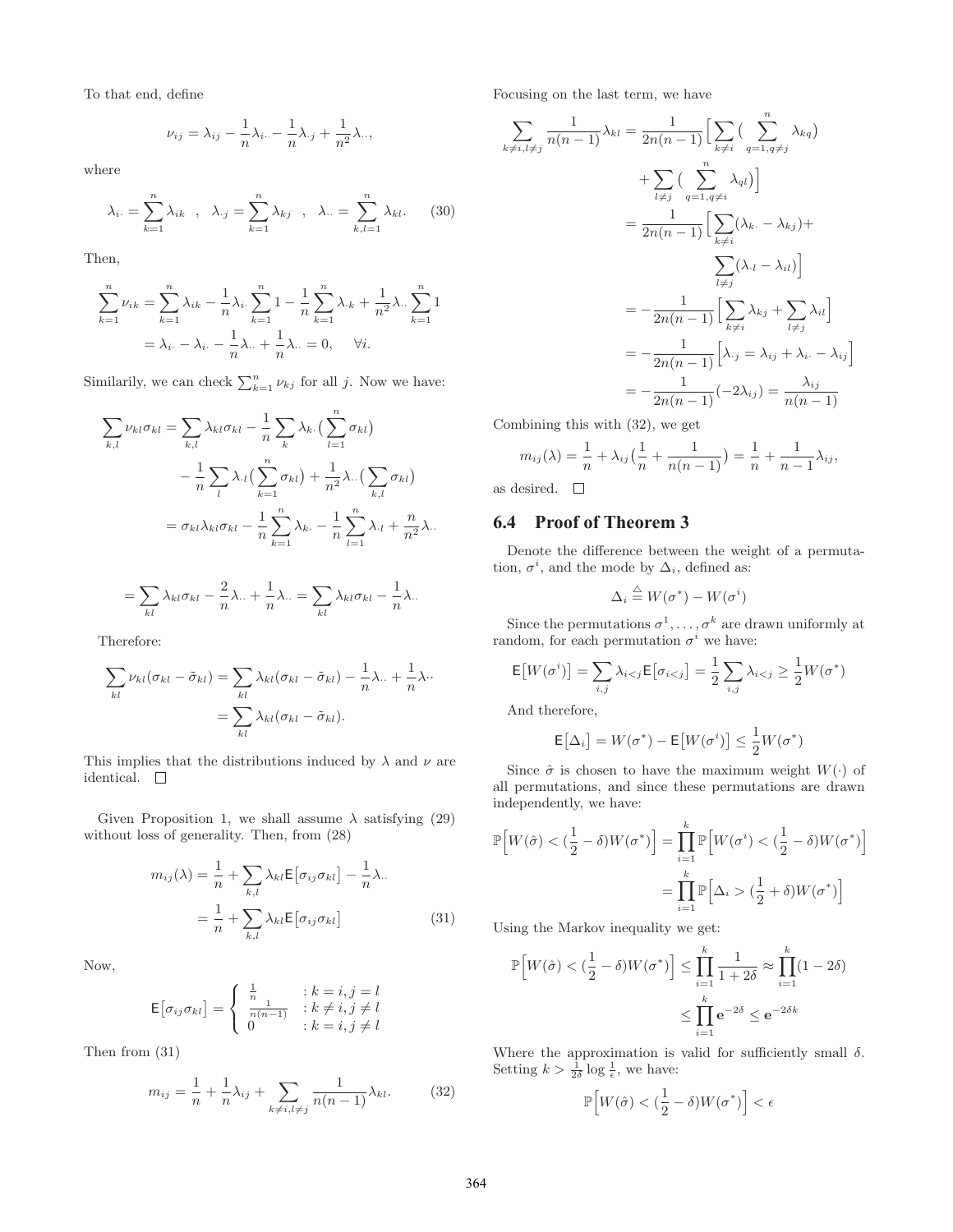### **6.5 Proof of Theorem 4: subgradient algorithm**

We shall establish result for the first-order marginal. The proof for comparison is identical. To that end, recall that the optimization problem of interest is

$$
\max_{\lambda} \qquad F(\lambda) \stackrel{\triangle}{=} \sum_{i,k} \lambda_{ik} m_{ik} - \log \Big( \sum_{\sigma} \exp \Big( \sum_{ik} \lambda_{ik} \mathbb{I}_{\{\sigma(i) = k\}} \Big) \Big). \tag{33}
$$

Let  $\lambda^*$  be an optimizer of the objective function with optimal value  $F(\lambda^*)$ . Now  $F(\cdot)$  is a concave function. As before, we shall use  $t$  as the index of algorithm's iteration,  $\lambda^t$  be parameter value in iteration t,  $g^t$  be the subgradient of  $F(\lambda^t) = m - \mathsf{E}_{\lambda^t}[[\mathbb{I}_{\{\sigma(i)=k\}}]]$  and  $e(t)$  be the error in this subgradient. Then

$$
\|\lambda^{t+1} - \lambda^*\|^2 = \|\lambda^t + \alpha_t(g^t + e(t)) - \lambda^*\|^2
$$
  
\n
$$
= \|\lambda^t - \lambda^*\|^2 + \alpha_t^2 \|g^t + e(t)\|^2
$$
  
\n
$$
+ 2\alpha_t \langle g^t, \lambda^t - \lambda^* \rangle + 2\alpha_t \langle e(t), \lambda^t - \lambda^* \rangle
$$
  
\n
$$
\leq \|\lambda^t - \lambda^*\|^2 + \alpha_t^2 \|g^t + e(t)\|^2
$$
  
\n
$$
+ 2\alpha_t (F(\lambda^t) - F(\lambda^*)) + 2\alpha_t \langle e(t), \lambda^t - \lambda^* \rangle
$$

where the last inequality follows from the fact that  $g^t$  is a subgradient of F at  $\lambda^t$ . Applying this inequality recursively,<br>and keeping in mind that  $|| \cdot || > 0$ , we get and keeping in mind that  $\|\cdot\| \geq 0$ , we get:

$$
0 \le ||\lambda^{0} - \lambda^{*}||^{2} + 2 \sum_{s=0}^{t} \alpha_{s} (F(\lambda^{s}) - F(\lambda^{*}))
$$
  
+ 
$$
\sum_{s=0}^{t} \alpha_{s}^{2} ||g^{s} + e(s)||^{2} + 2 \sum_{s=0}^{t} \alpha_{s} \langle e(s), \lambda^{s} - \lambda^{*} \rangle
$$

Therefore

$$
2\sum_{s=0}^{t} \alpha_s (F(\lambda^*) - F(\lambda^s)) \le ||\lambda^0 - \lambda^*||^2
$$
  
+ 
$$
\sum_{s=0}^{t} \alpha_s^2 ||g^s + e(s)||^2
$$
  
+ 
$$
2\sum_{s=0}^{t} \alpha_s \langle e(s), \lambda^s - \lambda^* \rangle
$$

Let  $\lambda$  be chosen to be  $\lambda^s$  with probability  $p_s = \frac{\alpha_s}{\sum q = 1^t \alpha_q}$ . Then on average, we have

$$
\mathsf{E}\big[F(\lambda^*) - F(\lambda)\big] \le \frac{\|\lambda^0 - \lambda^*\|^2 + \sum_{s=0}^t \alpha_s^2 \|g^s + e(s)\|^2}{2\sum_{s=0}^t \alpha_s} + \frac{2\sum_{s=0}^t \alpha_s \langle e(s), \lambda^s - \lambda^* \rangle}{2\sum_{s=0}^t \alpha_s} \tag{*}
$$

To simplify the term in (\*), note that  $g^s + e(s)$  is a vector whose elements are in [-1, 1]. Therefore  $||g^s + e(s)|| \leq n^2$ , where  $n$  is the dimension of the vector. Furthermore, the term  $\langle e(s), \lambda^s - \lambda^* \rangle$  can be bounded as follows:

$$
\langle e(s), \lambda^s - \lambda^* \rangle \leq |\langle e(s), \lambda^s - \lambda^* \rangle| \leq ||e(s)||_1 ||\lambda^s - \lambda^*||_{\infty}
$$
  

$$
\leq ||e(s)||_1 (||\lambda^s - \lambda^0||_{\infty} + ||\lambda^0 - \lambda^*||_{\infty})
$$

And,

$$
\|\lambda^s - \lambda^0\|_{\infty} \le \sum_{q=0}^s \alpha_q \|\Delta_q\|_{\infty} \le \sum_{q=0}^s \alpha_q
$$

where  $\Delta_q$  is the change in the value of  $\lambda$  at step q. Combining this with the previous inequality, we get:

$$
\langle e(s), \lambda^s - \lambda^* \rangle \le ||e(s)||_1 \left( \sum_{q=0}^s \alpha_s + ||\lambda^0 - \lambda^*||_{\infty} \right)
$$

Combining this with (∗), and letting  $B = \max{\{\|\lambda^0 - \lambda^*\|_{\infty}, \|\lambda^0 - \lambda^*\|^2\}}$ , we get:

$$
\mathsf{E}\big[F(\lambda^*) - F(\lambda)\big] \le \frac{B + \sum_{s=0}^t \alpha_s^2 n^2}{2 \sum_{s=0}^t \alpha_s} + \frac{2 \sum_{s=0}^t \alpha_s \|e(s)\|_1 (\sum_{q=0}^s \alpha_s + B)}{2 \sum_{s=0}^t \alpha_s}
$$

Using our approximation oracle, we can choose the value of  $||e(s)||$  to be  $\frac{\alpha_s}{\sum_{q=0}^s \alpha_q + B}$ , which yields:

$$
\mathsf{E}\big[F(\lambda^*) - F(\lambda)\big] \le \frac{B + \sum_{s=0}^t \alpha_s^2 n^2 + 2 \sum_{s=0}^t \alpha_s^2}{2 \sum_{s=0}^t \alpha_s}
$$

$$
= \frac{B + (n^2 + 2) \sum_{s=0}^t \alpha_s^2}{2 \sum_{s=0}^t \alpha_s}
$$
(34)

Recall that  $\alpha_s = \frac{1}{\sqrt{s}}$ . Therefore,  $\sum_{s=0}^{t} \alpha_s = \Theta(\sqrt{t})$  and nu-<br>mentor scales as log t. Therefore, the suggestive above son merator scales as  $\log t$ . Therefore, the quantity above con-<br>verges to zero, and  $F(\lambda^t)$  converges to  $F(\lambda^*)$ . Now (ignoring verges to zero, and  $F(\lambda^t)$  converges to  $F(\lambda^*)$ . Now (ignoring constants), the bound in (34) scales like  $(B + n^2 \log t)/\sqrt{t}$ constants), the bound in (34) scales like  $(B + n^2 \log t)/\sqrt{t}$ .<br>Therefore for  $t > T$ Therefore, for  $t \geq T$ ,

$$
\mathsf{E}\big[F(\lambda^*) - F(\lambda)\big] \leq \epsilon,
$$

for any  $\gamma > 0$ ,

$$
T = \Theta\Big(\epsilon^{-2-\gamma}\big(\|\lambda^*\|_\infty + \|\lambda^*\|_2^2 + n^2\big)^{2+\gamma}\Big).
$$

## **7. CONCLUSION**

In this paper, we have introduced a novel approach for rank aggregation from observed partial data. The key conceptual contribution is viewing the partial data as coming from an underlying 'ground truth' that is distribution over permutations and thus providing a consistent resolution of paradoxes like that of Condorcet. We make this approach feasible by providing efficient algorithms for solving three important classes of rank aggregation problems: (a) selecting an entire ranking, (b) selection of most likely ranking as per the underlying distribution, and  $(c)$  choosing top  $k$ items. Interestingly, in many of these problems, we can devise algorithms that reach decision directly from data (without learning the underlying distribution) that is consistent with the approach in which one first learns the distribution and then processes the distribution to obtain the desired answer. This makes algorithmic solutions of this paper very attractive for designing large scale ranking systems such as recommendation systems. We strongly believe that algorithmic result of this paper will be of great practical utility across variety of applications and developing such system design could be an interesting direction going forward.

## **8. REFERENCES**

[1] Who had the "worst year in washington"? http:// voices.washingtonpost.com/thefix/ worst-week-in-washington/ worst-year-in-washington.html.